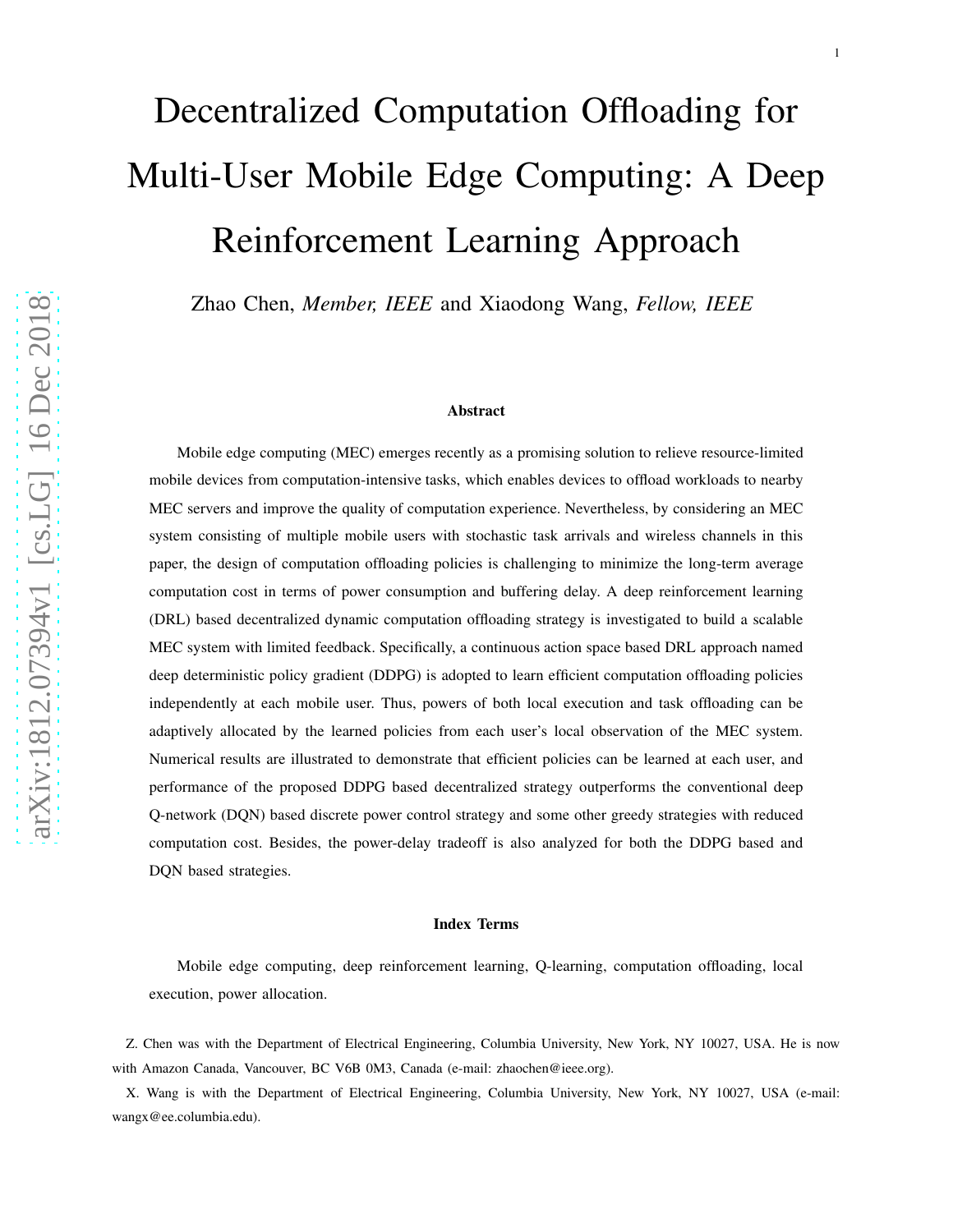## I. INTRODUCTION

As the popularity of smart mobile devices in the coming 5G era, mobile applications, especially for computation-intensive tasks such as online 3D gaming, face recognition and location-based augmented or virtual reality (AR/VR), have been greatly affected by the limited on-device computation capability [\[1\]](#page-24-0). Meanwhile, for the large number of low-power and resource-constrained wireless terminals serving in the emerging Internet of Things (IoT) [\[2\]](#page-24-1) and Intelligent Transport Systems (ITS) [\[3\]](#page-24-2), a huge amount of sensory data also needs to be pre-processed and analyzed. As a result, to meet the quality of experience (QoE) of these mobile applications, the technology of mobile edge computing (MEC) [\[4\]](#page-24-3) has been proposed as a promising solution to bridge the gap between the limited resources on mobile devices and the ever-increasing demand of computation requested by mobile applications.

Instead of the remote public clouds in conventional cloud computing systems such as Amazon Web Services and Microsoft Azure, MEC enhances the radio access networks (RANs), which is in close proximity to mobile users, with computing capability [\[5\]](#page-24-4)–[\[7\]](#page-24-5). It enables mobile devices to offload computation workloads to the MEC server associated with a base station (BS), and thus improves the QoE of mobile applications with considerably reduced latency and power consumption. Many researcher has been attracted from both the industry [\[8\]](#page-24-6) and academia [\[9\]](#page-24-7)– [\[11\]](#page-24-8). Nevertheless, computation offloading highly depends on the efficiency of wireless data transmission, which requires MEC systems to manage radio resources along with computation resources and complete computation tasks efficiently.

In order to achieve higher energy efficiency or better computation experience, computation offloading strategies for MEC have been widely investigated in the literature recently. For shortterm optimization over quasi-static channels, some algorithms have been studied in [\[12\]](#page-24-9)–[\[18\]](#page-24-10). In [\[12\]](#page-24-9), optimal joint offloading selection and radio resource allocation for mobile task offloading was studied to minimize the overall execution time. For decentralized algorithms with reduced overhead, a game-theoretic computation offloading scheme was constructed in [\[13\]](#page-24-11). Moreover, with the dynamic voltage and frequency (DVFS) techniques, CPU-cycle frequency was flexibly controlled with other features in [\[14\]](#page-24-12), [\[15\]](#page-24-13), where the system cost, defined as weighted sum of energy consumption and execution time, has been reduced. Besides, energy-latency tradeoff has been discussed in [\[16\]](#page-24-14) with jointly optimized communication and computation resource allocation under the limited energy and sensitive latency. Also, it has been shown the performance of MEC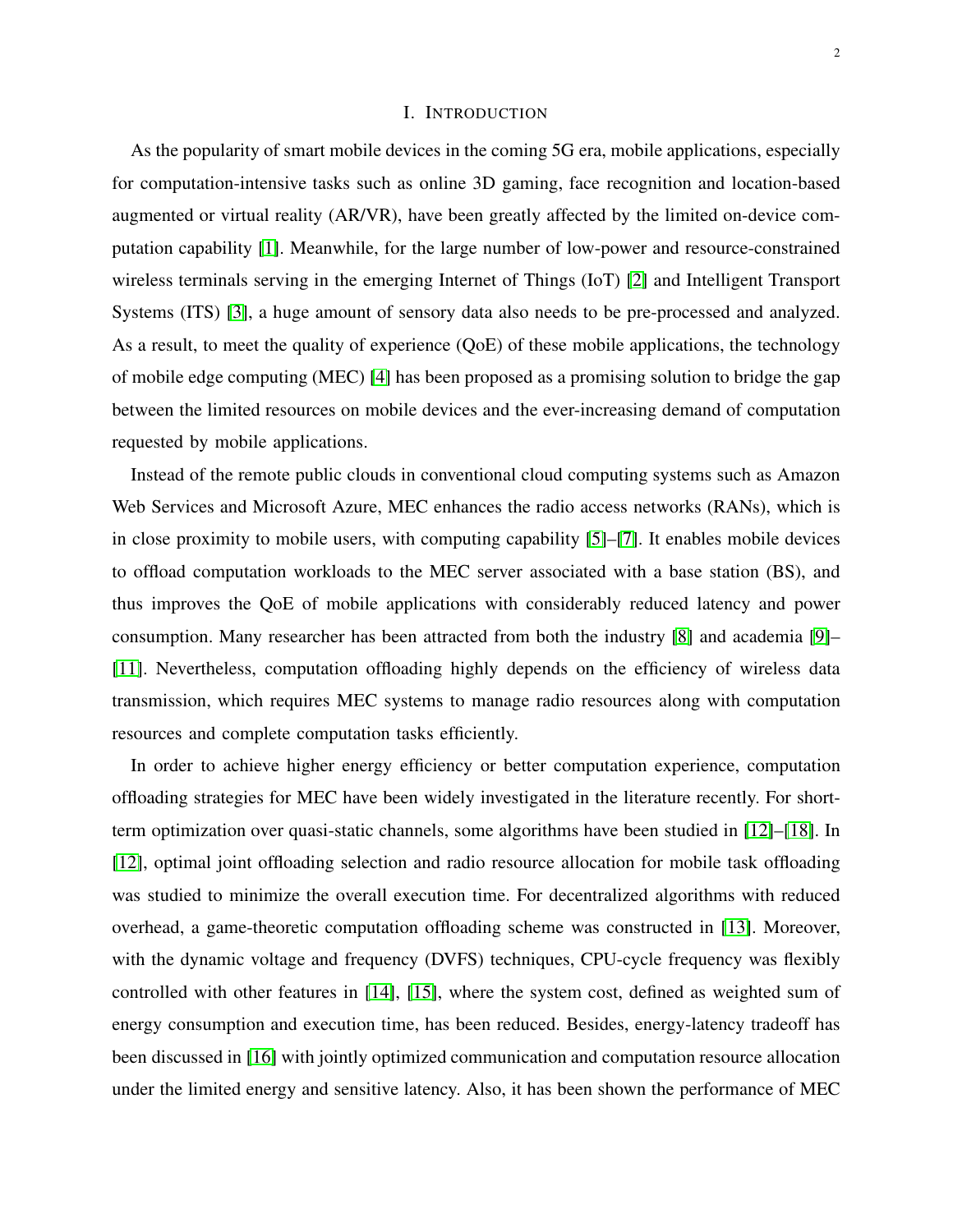can be further improved with adopting some other emerging technologies such as wireless power transfer [\[17\]](#page-24-15) and non-orthogonal multiple access (NOMA) [\[18\]](#page-24-10).

To cope with stochastic task arrivals and time-varying wireless channels, strategies for dynamic joint control of radio and computation resources in MEC systems become even challenging [\[19\]](#page-24-16)– [\[28\]](#page-25-0). In [\[19\]](#page-24-16), a threshold-based dynamic computation offloading policy was proposed to minimize energy consumption under stochastic wireless channels. For low-complexity online algorithms, Lyapunov optimization has been widely adopted. In [\[20\]](#page-24-17), dynamic policies for offloading decision, clock speed and network interface control were considered to minimize energy consumption with given delay constraints. Joint optimization of multiple-input multiple-output (MIMO) beamforming and computational resource allocation for a multi-cell MEC system is designed in [\[21\]](#page-25-1). Additionally, an energy harvesting enabled green MEC system is studied in [\[22\]](#page-25-2), where the delay cost addressing both the execution delay and task failure is minimized. For multiple user scenarios, power-delay tradeoff [\[23\]](#page-25-3), network utility maximization balancing throughput and fairness with reduced feedback [\[24\]](#page-25-4), and stochastic admission control and scheduling for multiuser multi-task computation offloading [\[25\]](#page-25-5) were discussed, respectively. On the other hand, Markov decision process (MDP) can be also applied to the analysis and design of dynamic control of MEC systems [\[26\]](#page-25-6), [\[27\]](#page-25-7). Furthermore, it was shown in [\[28\]](#page-25-0) and [\[29\]](#page-25-8) that an optimal dynamic computation offloading policy can be learned by the emerging reinforcement learning (RL) based algorithm without any prior knowledge of the MEC system.

Conventional RL algorithms cannot scale well as the number of agents increases, since the explosion of state space will make traditional tabular methods infeasible [\[30\]](#page-25-9). Nevertheless, by exploiting deep neural networks (DNNs) for function approximation, deep reinforcement learning (DRL) has been demonstrated to efficiently approximate Q-values of RL [\[31\]](#page-25-10). There have been some attempts to adopt DRL in the design of online resource allocation and scheduling in wireless networks [\[32\]](#page-25-11)–[\[34\]](#page-25-12), especially for some recent works targeting computation offloading in MEC [\[35\]](#page-25-13)–[\[38\]](#page-25-14). Specifically, in [\[38\]](#page-25-14), system sum cost combining execution delay and energy consumption of a multi-user MEC system is minimized by optimal offloading decision and computational resource allocation. Similarly, the authors in [\[36\]](#page-25-15) considered an online offloading algorithm to maximize the weighted sum computation rate in a wireless powered MEC system. In [\[37\]](#page-25-16), a DRL based computation offloading strategy of an IoT device is learned to choose one MEC server to offload and determine the offloading rate. Besides, double deep Q-network (DQN) based strategic computation offloading algorithm was proposed in [\[35\]](#page-25-13), where an mobile device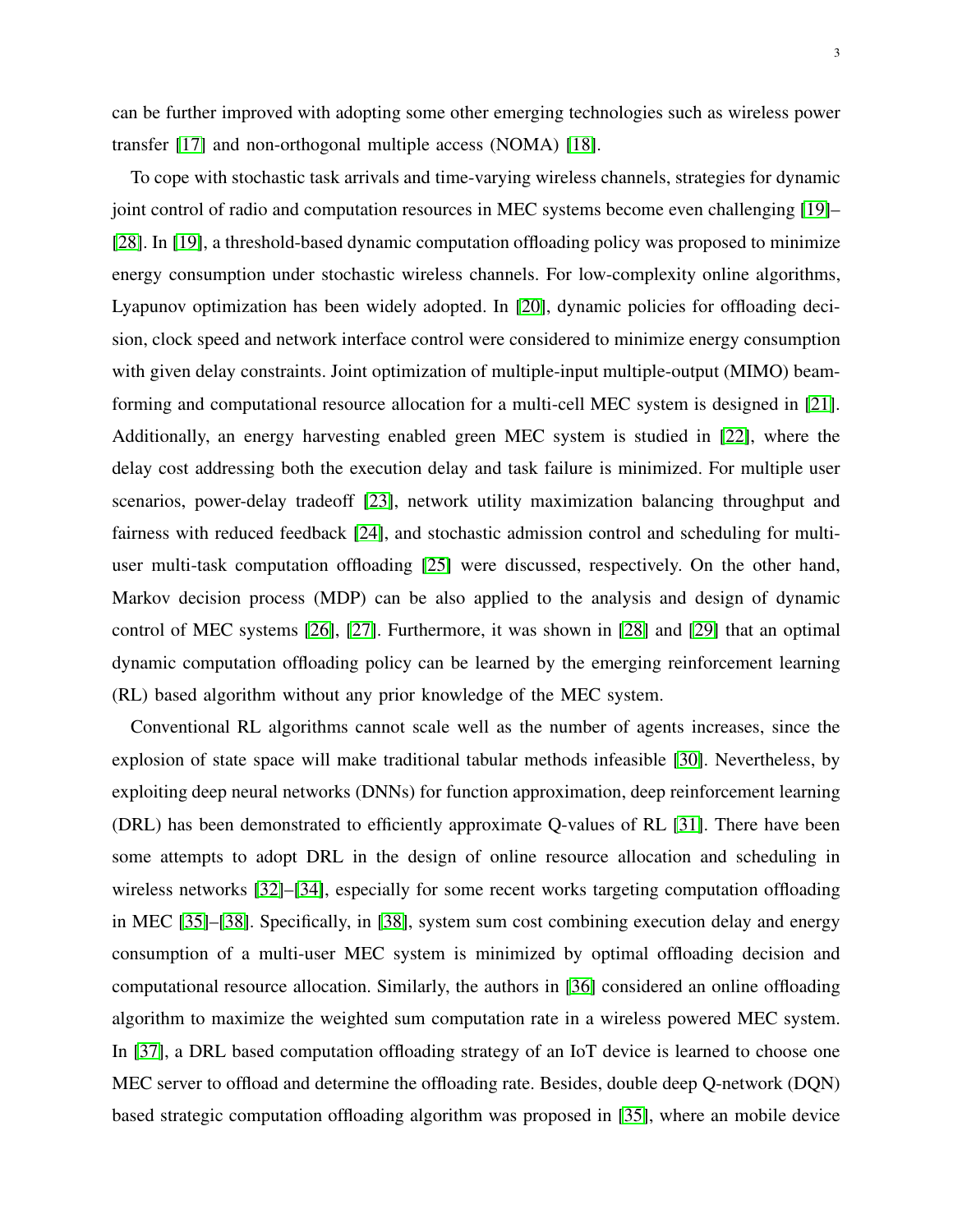learned the optimal task offloading and energy allocation to maximize the long-term utility based on the task queue state, the energy queue state as well as the channel qualities. In the existing works, there have been only strategies focusing on centralized DRL based algorithms for optimal computation offloading in MEC systems, and the design of decentralized DRL based algorithms for dynamic task offloading control of a multi-user MEC system still remains unknown.

In this paper, we consider a general MEC system consisting of one base station (BS) with one attached MEC server and multiple mobile users, where tasks arrive stochastically and channel condition is time-varying for each user. Without any prior knowledge of network statistics of the MEC system, a dynamic computation offloading policy will be learned independently at each mobile user based on local observations of the MEC system. Moreover, different from other DRL based policies in existing works making decisions in discrete action spaces, we adopt a continuous action space based algorithm named deep deterministic policy gradient (DDPG) to derive better power control of local execution and task offloading. Specifically, major contributions of this paper can be summarized as follows:

- A multi-user MIMO based MEC system is considered, where each mobile user with stochastic task arrivals and time-varying wireless channels attempts to independently learn dynamic computation offloading policies from scratch to minimize long-term average computation cost in terms of power consumption and task buffering delay.
- By adopting DDPG, a DRL framework for decentralized dynamic computation offloading has been designed, which enables each mobile user to leverage only local observations of the MEC system to gradually learn efficient policies for dynamic power allocation of both local execution and computation offloading in a continuous domain.
- Numerical simulations are performed to illustrate performance of the policy learned from the DDPG based decentralized strategy and analyze the power-delay tradeoff for each user. Superiority of the continuous power control based DDPG over the discrete control based DQN and some other greedy strategies is also demonstrated.

The rest of this paper is organized as follows. In Section [II,](#page-4-0) some preliminaries on DRL are introduced. Then, system model for the dynamic computation offloading of the MEC system is presented in Section [III.](#page-8-0) Design of the decentralized DRL based dynamic computation offloading algorithm is proposed in Section [IV.](#page-12-0) Numerical results will be illustrated in Section [V.](#page-15-0) Finally, Section [VI](#page-23-0) concludes this paper.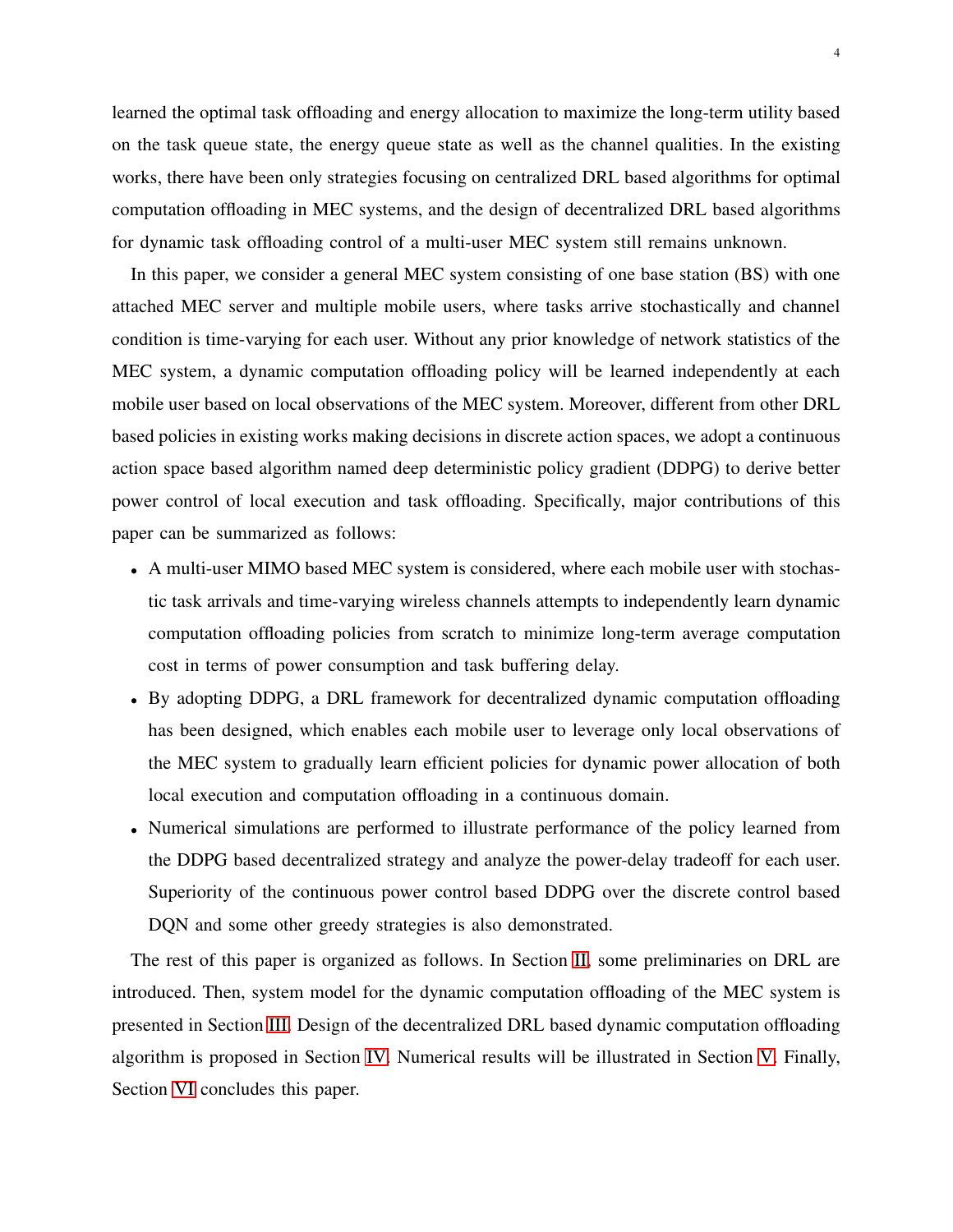## II. PRELIMINARIES ON DEEP REINFORCEMENT LEARNING

<span id="page-4-0"></span>In this section, we will firstly give an overview of MDP and RL [\[30\]](#page-25-9), and then introduce some basics of the emerging DRL technology [\[31\]](#page-25-10). Finally, recent extension of DRL on continuous action space based algorithm, i.e., DDPG [\[39\]](#page-25-17), is presentedX

## *A. MDP*

An MDP consists of an agent and an environment  $E$ , a set of possible states  $S$ , a set of available actions A, and a reward function  $r : S \times A \rightarrow \mathcal{R}$ , where the agent continually learns and makes decisions from the interaction with the environment in discrete time steps. In each time step t, the agent observes current state of the environment as  $s_t \in S$ , and chooses and executes a action  $a_t \in \mathcal{A}$  according to a policy  $\pi$ . After that, the agent will receive a scalar reward  $r_t = r(s_t, a_t) \in \mathcal{R} \subseteq \mathbb{R}$  from the environment E and find itself in the next state  $s_{t+1} \in \mathcal{S}$ according to the transition probability of the environment  $p(s_{t+1}|s_t, a_t)$ . Thus, the dynamics of the environment  $E$  is determined by the transition probability as response to the action taken by the agent in the current state, while the goal of the agent is to find the optimal policy that maximizes the long-term expected discounted reward it receives, i.e.,

$$
R_t = \sum_{i=t}^{T} \gamma^{i-t} r(s_i, a_i), \qquad (1)
$$

where  $T \to \infty$  is the total number of time steps taken and  $\gamma \in [0, 1]$  is the discounting factor. It is worth noting that a policy  $\pi$  is generally stochastic, which maps the current state to a probability distribution over the actions, i.e.,  $\pi : S \to P(A)$ . Under the policy  $\pi$ , the expected discounted return starting from state  $s_t$  is defined as the value function

$$
V^{\pi}(s_t, a_t) = \mathbb{E}_{s_{i>t} \sim E, a_{i\geq t} \sim \pi} \left[ R_t | s_t \right],
$$
\n(2)

while the state-action function is the expected discounted return after taking an action  $a_t$ , i.e.,

$$
Q^{\pi}(s_t, a_t) = \mathbb{E}_{s_{i>t} \sim E, a_{i>t} \sim \pi} [R_t | s_t, a_t].
$$
\n(3)

A fundamental property which is frequently used in MDP called Bellman equation represents the recursive relationship of the value function and the state-action function, respectively,

$$
V^{\pi}(s_t) = \mathbb{E}_{s_{t+1} \sim E, a_t \sim \pi} \left[ r(s_t, a_t) + \gamma V^{\pi}(s_{t+1}) \right],
$$
\n(4)

$$
Q^{\pi}(s_t, a_t) = \mathbb{E}_{s_{t+1} \sim E} \left[ r(s_t, a_t) + \gamma \mathbb{E}_{a_{t+1} \sim \pi} \left[ Q^{\pi}(s_{t+1}, a_{t+1}) \right] \right]. \tag{5}
$$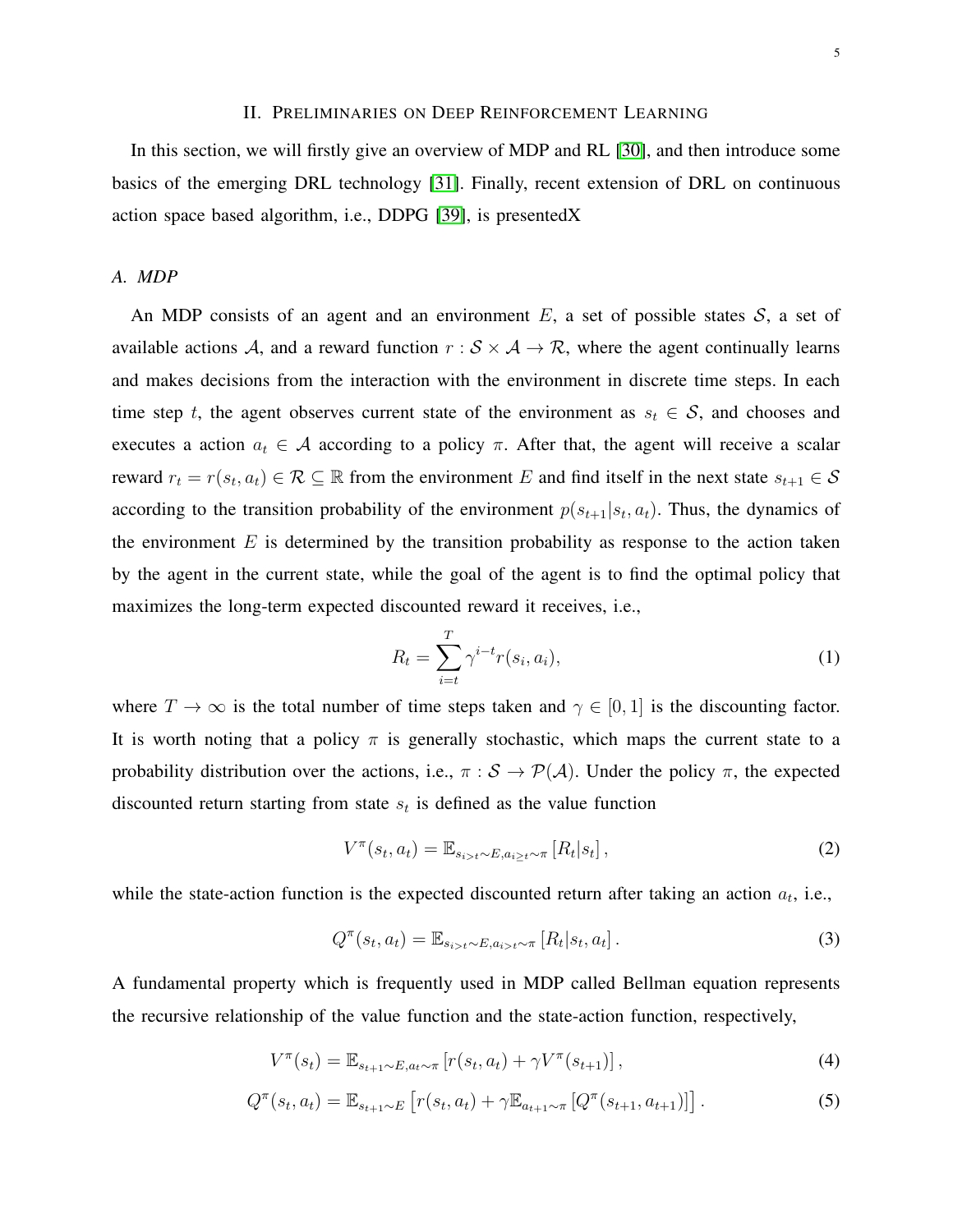Moreover, under the optimal policy  $\pi^*$ , the Bellman optimality equation for the value function can be written by

<span id="page-5-1"></span>
$$
V^*(s_t) = \max_{a_t \in \mathcal{A}} \mathbb{E}_{s_{t+1} \sim E} \left[ r(s_t, a_t) + \gamma V^*(s_{t+1}) \right]. \tag{6}
$$

Based on the assumption of perfect model of the environment in MDP, dynamic programming (DP) algorithms like value iteration can be applied to obtain the optimal value function of any state  $s \in S$  under the optimal policy  $\pi^*$ , i.e.,

$$
V_{k+1}(s) = \max_{a \in \mathcal{A}} \sum_{s'} p(s'|s, a) \left[ r(s, a) + \gamma V_k(s') \right],\tag{7}
$$

where k is the index for value iteration. Once the optimal value function  $V^*(s)$  is obtained, the optimal state-value function can be derived by  $Q^*(s, a) = \mathbb{E}_{s' \sim E} [r(s, a) + \gamma V^*(s')]$ . Then, it can be found that the optimal policy  $\pi^*$  chooses the optimal action greedily in state s as follows <sup>[1](#page-5-0)</sup>,

<span id="page-5-3"></span>
$$
\pi^*(s) = \arg\max_{a \in \mathcal{A}} Q^*(s, a). \tag{8}
$$

# *B. RL*

Unlink MDP, RL algorithms attempt to derive optimal policies without an explicit model of the environment's dynamics. In this case, the underlying transmission probability  $p(s_{t+1}|s_t, a_t)$ is unknown and even non-stationary. Thus, the RL agent will learn from actual interactions with the environment and adapting its behavior upon experiencing the outcome of its actions, so as to maximize the expected discounted rewards. To this end, as a combination of Monte Carlo methods and DP, temporal-difference (TD) method arises to learn directly from raw experience. Note that similar to [\(6\)](#page-5-1), the Bellman optimality equation for the state-action function is

<span id="page-5-2"></span>
$$
Q^*(s_t, a_t) = \mathbb{E}_{s_{t+1} \sim E} \left[ r(s_t, a_t) + \gamma \max_{a_{t+1}} Q^*(s_{t+1}, a_{t+1}) \right],
$$
\n(9)

from which we can update the state-action function using the agent's experience tuple  $(s_t, a_t, r_t, s_{t+1})$ and other learned estimates at each time step  $t$  as follows,

$$
Q(s_t, a_t) \leftarrow Q(s_t, a_t) + \alpha \left[ r(s_t, a_t) + \gamma \max_{a_{t+1}} Q(s_{t+1}, a_{t+1}) - Q(s_t, a_t) \right],
$$
 (10)

<span id="page-5-0"></span><sup>1</sup>Note that this gives an special case for deterministic policies, which can be readily extended to stochastic policies. Specifically, the value iteration in [\(6\)](#page-5-1) still holds for stochastic policies. If there are ties for different actions that maximized the value function, each maximizing action can be given a portion of probability to be selected, while other actions is selected with zero probability.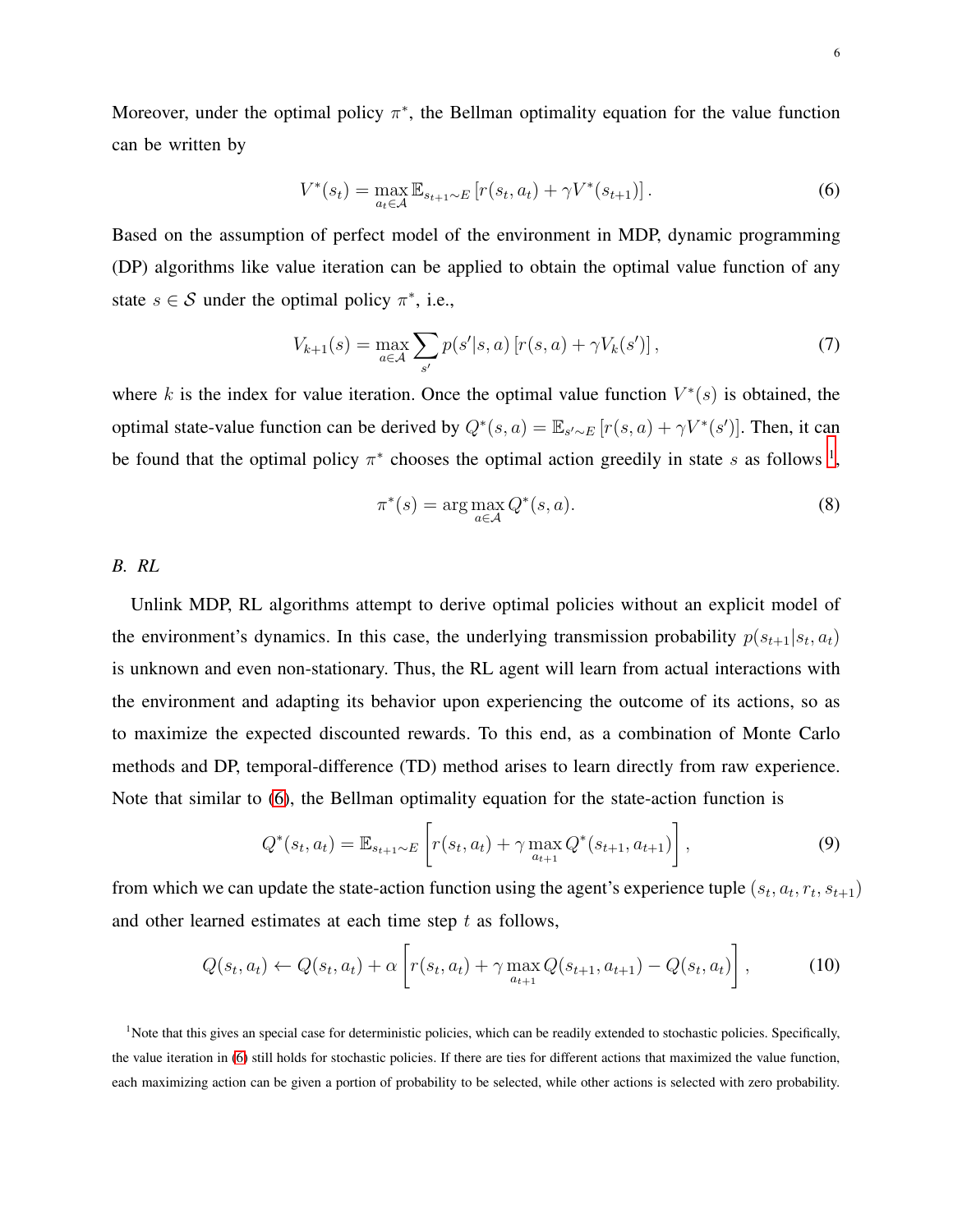

<span id="page-6-0"></span>

where  $\alpha$  is the learning rate and the value  $\delta_t = r(s_t, a_t) + \gamma \max_{a_{t+1}} Q(s_{t+1}, a_{t+1}) - Q(s_t, a_t)$  is the TD error. The algorithm in [\(10\)](#page-5-2) is the well-known Q-learning [\[40\]](#page-25-18), from which the state-action function is also known as Q-value. It is worth noting that Q-learning is off-policy, since it directly approximates the optimal Q-value and the transitions experienced by the agent are independent of the policy being learned. Besides, it can be proved that Q-learning algorithm converges with probability one [\[30\]](#page-25-9). With the estimated optimal state-action function, the optimal policy  $\pi^*$  can be easily obtained from [\(8\)](#page-5-3).

### *C. DRL*

Thanks to the powerful function approximation properties of DNNs, DRL algorithms [\[31\]](#page-25-10) can learn low-dimensional representations for RL problems, which addresses the curse of dimensionality efficiently. As illustrated in Fig. [1,](#page-6-0) the recent DQN technology [\[31\]](#page-25-10) successfully takes advantage of a DNN parameterized by  $\theta$  to approximate the Q-values  $Q(s, a)$ . In order to resolve the problem of instability of using function approximation in RL, an experience replay buffer B is employed, which stores the agent's experiences  $e_t = (s_t, a_t, r_t, s_{t+1})$  at each time step t. Meanwhile, a mini-batch of samples  $(s, a, r, s') \sim U(\mathcal{B})$  will be drawn uniformly at random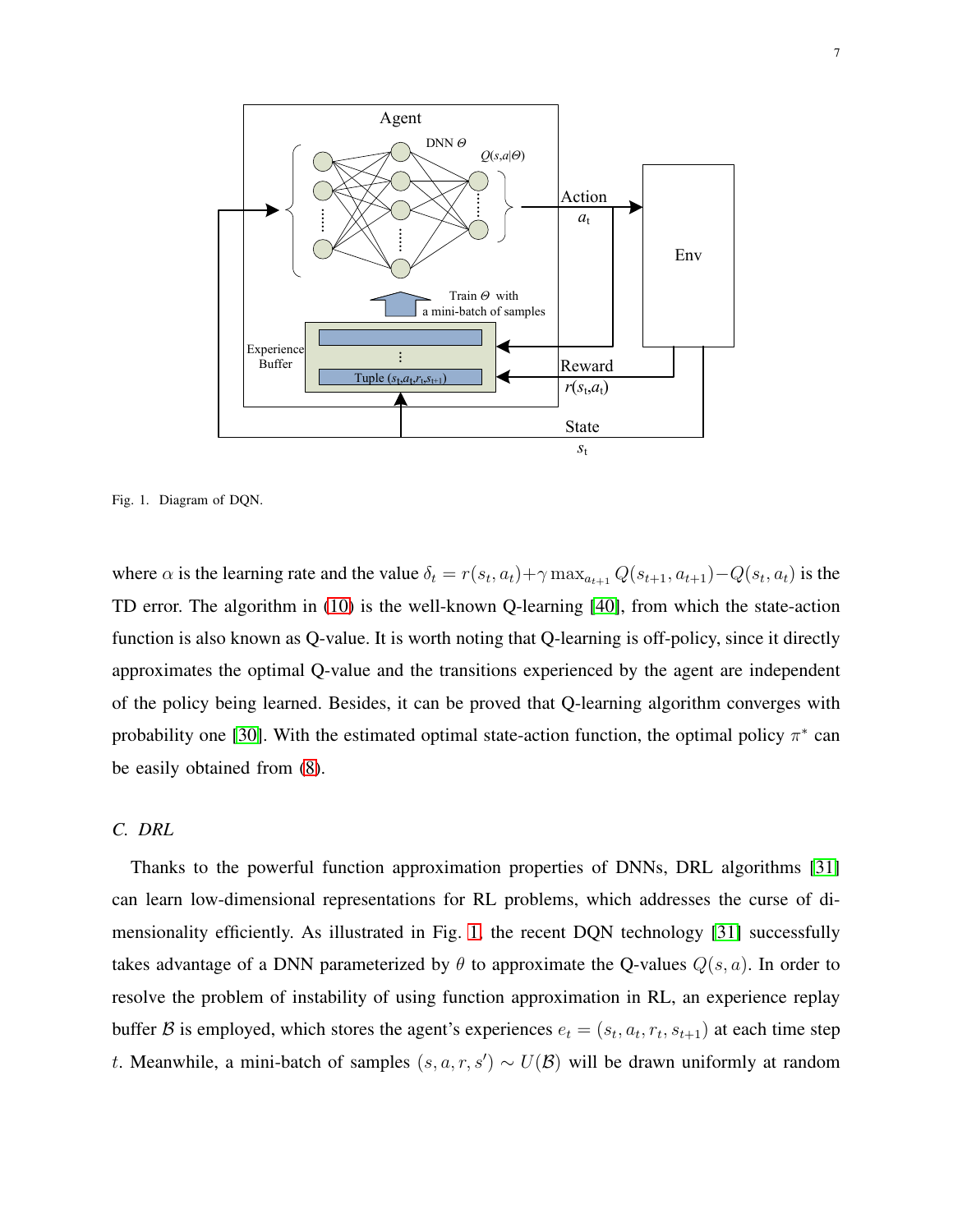

<span id="page-7-0"></span>

from  $\beta$ , and the following loss function will be calculated:

<span id="page-7-2"></span>
$$
L(\theta) = \mathbb{E}_{(s,a,r,s') \sim U(\mathcal{B})} \left[ \left( r + \gamma \max_{a \in \mathcal{A}} Q(s',a|\theta') - Q(s,a|\theta) \right)^2 \right],
$$
 (11)

which can be used to update the network parameter by  $\theta \leftarrow \theta - \alpha \cdot \nabla_{\theta} L(\theta)$  with a learning rate  $\alpha$ . Note that in order to further improve the stability of RL, the original DNN in DQN utilizes a target network  $\theta'$  to derive the TD error for the agent, which adopts a so-called soft update strategy that tracks the weights of the learned network by  $\theta' \leftarrow \tau \theta + (1 - \tau)\theta'$  with  $\tau \ll 1$ . Besides, the action taken by the agent at each time step t is obtained by  $a_t = \arg \max_{a \in \mathcal{A}} Q(s_t, a | \theta)$ .

# *D. DDPG*

Although problems in high-dimensional state spaces has been successfully solved by DQN, only discrete and low-dimensional action spaces can be handled. To extend DRL algorithms to continuous action space, DDPG has been proposed in [\[39\]](#page-25-17). As shown in Fig. [2,](#page-7-0) an actor-critic approach is adopted by using two separate DNNs to approximate the Q-value network  $Q(s, a|\theta^Q)$ , i.e., the critic function, and the policy network  $\mu(s|\theta^{\mu})$ , i.e., the actor function, respectively. <sup>[2](#page-7-1)</sup>

<span id="page-7-1"></span><sup>&</sup>lt;sup>2</sup>Note that similar to DQN, both the original DNNs in DDPG also have its own target network parameterized by  $\theta^{Q'}$  and  $\theta^{\mu'}$ , respectively, which use soft update strategy and slowly track the weights of the learned networks in the same way.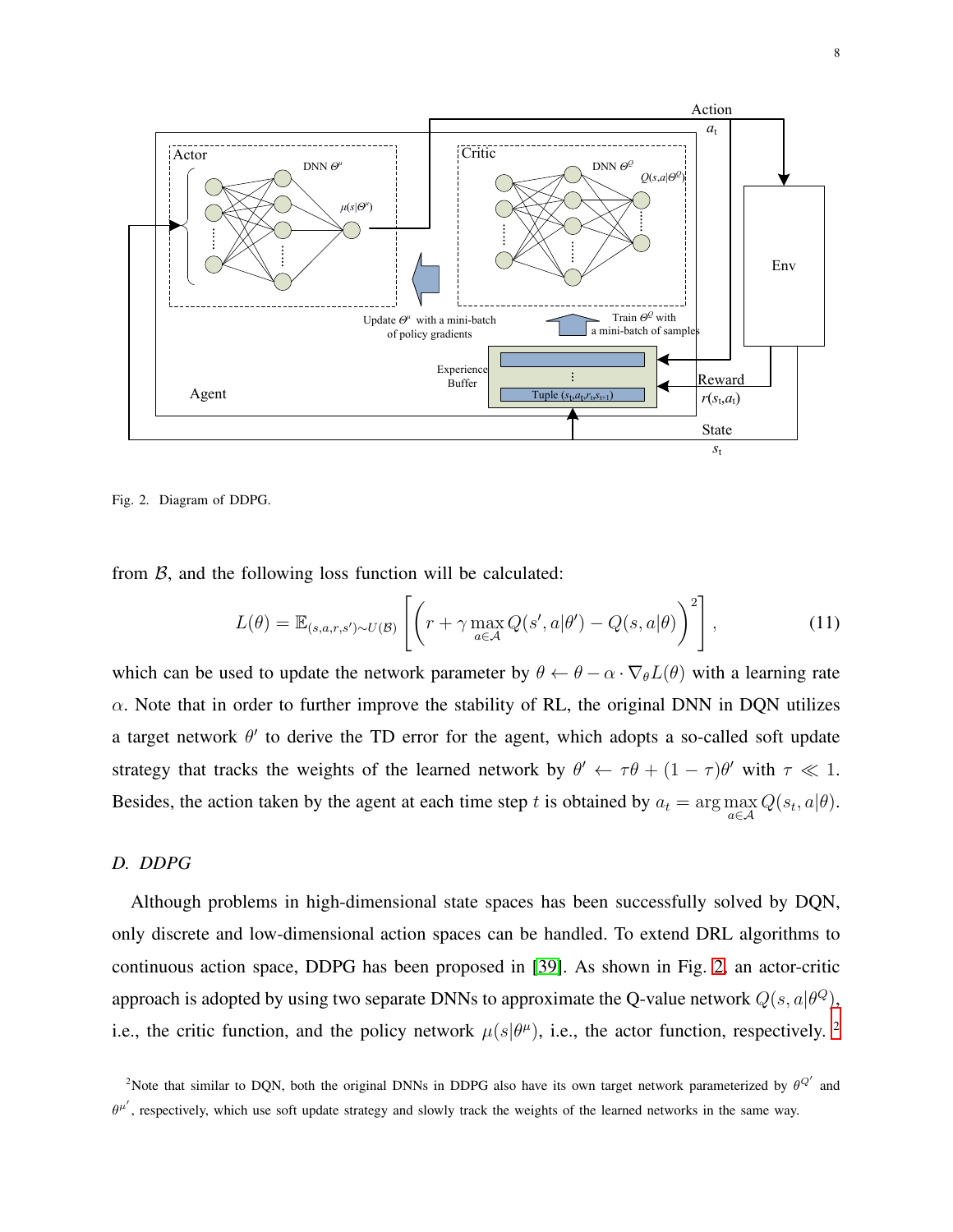

<span id="page-8-2"></span>Fig. 3. Computation offloading in a multi-user mobile edge computing system.

Specifically, the critic  $Q(s, a | \theta^Q)$  is similar to DQN and can be updated following [\(11\)](#page-7-2). On the other hand, the actor  $\mu(s|\theta^{\mu})$  deterministically maps state s to a specific continuous action. As derived in [\[41\]](#page-25-19), the policy gradient of the actor can be calculated by chain rule,

<span id="page-8-1"></span>
$$
\nabla_{\theta^{\mu}} J \approx \mathbb{E}_{(s,a,r,s') \sim U(\mathcal{B})} \left[ \nabla_a Q(s,a | \theta^Q) \nabla_{\theta^{\mu}} \mu(s | \theta^{\mu}) \right],
$$
\n(12)

which is the gradient of the expected return from the start distribution  $J$  with respect to the actor parameter  $\Theta^{\mu}$ , averaged over the sampled mini-batch  $U(\mathcal{B})$ . Thus, with [\(11\)](#page-7-2) and [\(12\)](#page-8-1) in hand, network parameters of the actor and the critic can be updated by  $\theta^Q \leftarrow \theta^Q - \alpha_Q \cdot \nabla_{\theta^Q} L(\theta^Q)$ and  $\theta^{\mu} \leftarrow \theta^{\mu} - \alpha_{\mu} \cdot \nabla_{\theta^{\mu}} J$ , respectively. Here,  $\alpha_Q$  and  $\alpha_{\mu}$  are the learning rates.

In order to improve the model with adequate exploration of the state space, one major challenge in RL is the tradeoff between exploration and exploitation [\[42\]](#page-25-20), which is even more difficult for learning in continuous action spaces. As an off-policy algorithm, the exploration of DDPG can be treated independently from the learning process. Thus, the exploration policy  $\mu'$  can be constructed by adding noise  $\Delta \mu$  sampled from a random noise process to the actor, i.e.,

$$
\mu'(s) = \mu(s|\theta^{\mu}) + \Delta\mu,\tag{13}
$$

<span id="page-8-0"></span>where the random noise process needs to be elaborately selected. E.g., exploration noise sampled from a temporally correlated random process can better preserve momentum [\[39\]](#page-25-17).

## III. DYNAMIC COMPUTATION OFFLOADING FOR MOBILE EDGE COMPUTING

As shown in Fig. [3,](#page-8-2) we consider a multi-user MEC system, which consists of a BS, an MEC server and a set of mobile users  $M = \{1, 2, ..., M\}$ . For each user  $m \in \mathcal{M}$ , it has computation-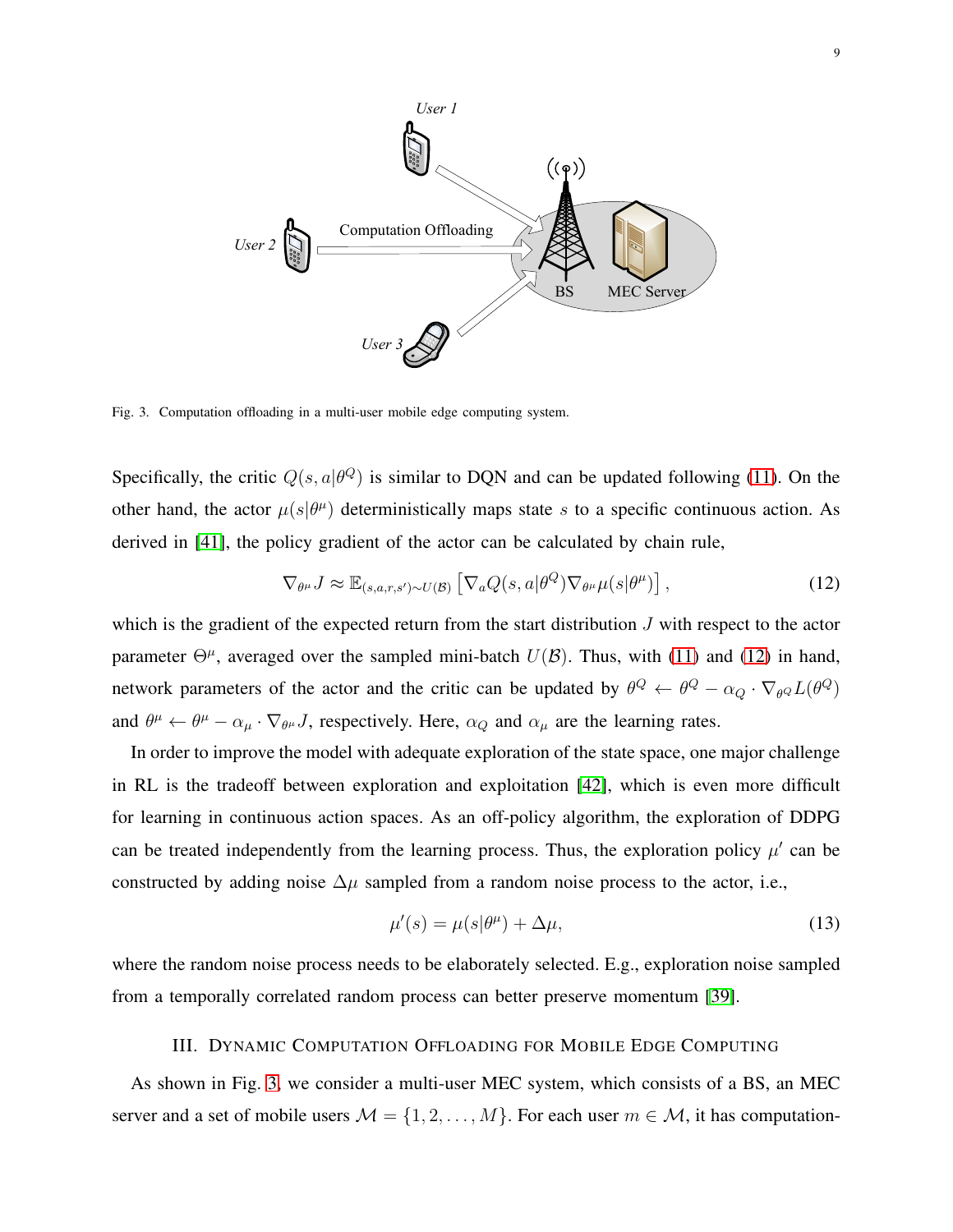| <b>TABLE I</b>              |
|-----------------------------|
| <b>SUMMARY OF NOTATIONS</b> |

| <b>Notation</b>       | <b>Description</b>                                                               |
|-----------------------|----------------------------------------------------------------------------------|
| $\mathcal M$          | The set of mobile users                                                          |
| $\tau$                | Index set of the time slots                                                      |
| $\boldsymbol{h}_m(t)$ | Channel vector between user $m$ and the BS at slot $t$                           |
| $\bm{y}(t)$           | Received signal of the BS at slot t                                              |
| $\rho_m$              | Normalized temporal channel correlation coefficient of user $m$                  |
| H(t)                  | Channel matrix from all the users to the BS at slot $t$                          |
| $\boldsymbol{g}_m(t)$ | ZF detection vector for user $m$ at slot $t$                                     |
| $\gamma_m(t)$         | The receiving SINR of user $m$ at slot $t$                                       |
| $\lambda_m$           | Task arrival rate of user $m$                                                    |
| $B_m(t)$              | Queue length of user $m$ 's task buffer at slot $t$                              |
| $a_m(t)$              | Number of task arrivals of user $m$ at slot $t$                                  |
| $f_m(t)$              | CPU frequency scheduled for local execution of user $m$ at slot $t$              |
| $L_m$ $(F_m)$         | CPU cycles required per one task bit (allowable CPU-cycle frequency) at user $m$ |
| $p_{o,m}(t)$          | Transmission power of user $m$ for computation offloading at slot $t$            |
| $d_{o,m}(t)$          | Data transmitted by user $m$ for computation offloading at slot $t$              |
| $p_{l,m}(t)$          | Power consumption of user $m$ for local execution at slot $t$                    |
| $d_{l,m}(t)$          | Data processed by user $m$ via local execution at slot $t$                       |
| $P_{o,m}$ $(P_{l,m})$ | Maximum transmission power (local execution power) of user $m$                   |
| $\tau_0$              | Length of one time slot                                                          |

intensive tasks to be completed. Considering the limited computational resources on each mobile device, the MEC server is deployed in proximity to the BS by the telecom operator, which can improve user's computation experience by enabling it to offload part of its computation need to the MEC server via the wireless link [\[6\]](#page-24-18). A discrete-time model is adopted for the MEC system, where the operating period is slotted with equal length  $\tau_0$  and indexed by  $\mathcal{T} = \{0, 1, \ldots\}$ . The channel condition and task arrival of each user varies for each slot  $t \in \mathcal{T}$ . Thus, aiming to balance the average energy consumption and task processing delay, each user needs to determine the ratio of local execution and computation offloading at each slot. Moreover, as the number of mobile users increases, decentralized task scheduling at each user is more favorable, which can reduce the system overhead between the users and the MEC server and improve the scalability of the MEC system. In the following parts, we will introduce the modeling of networking and computing in detail.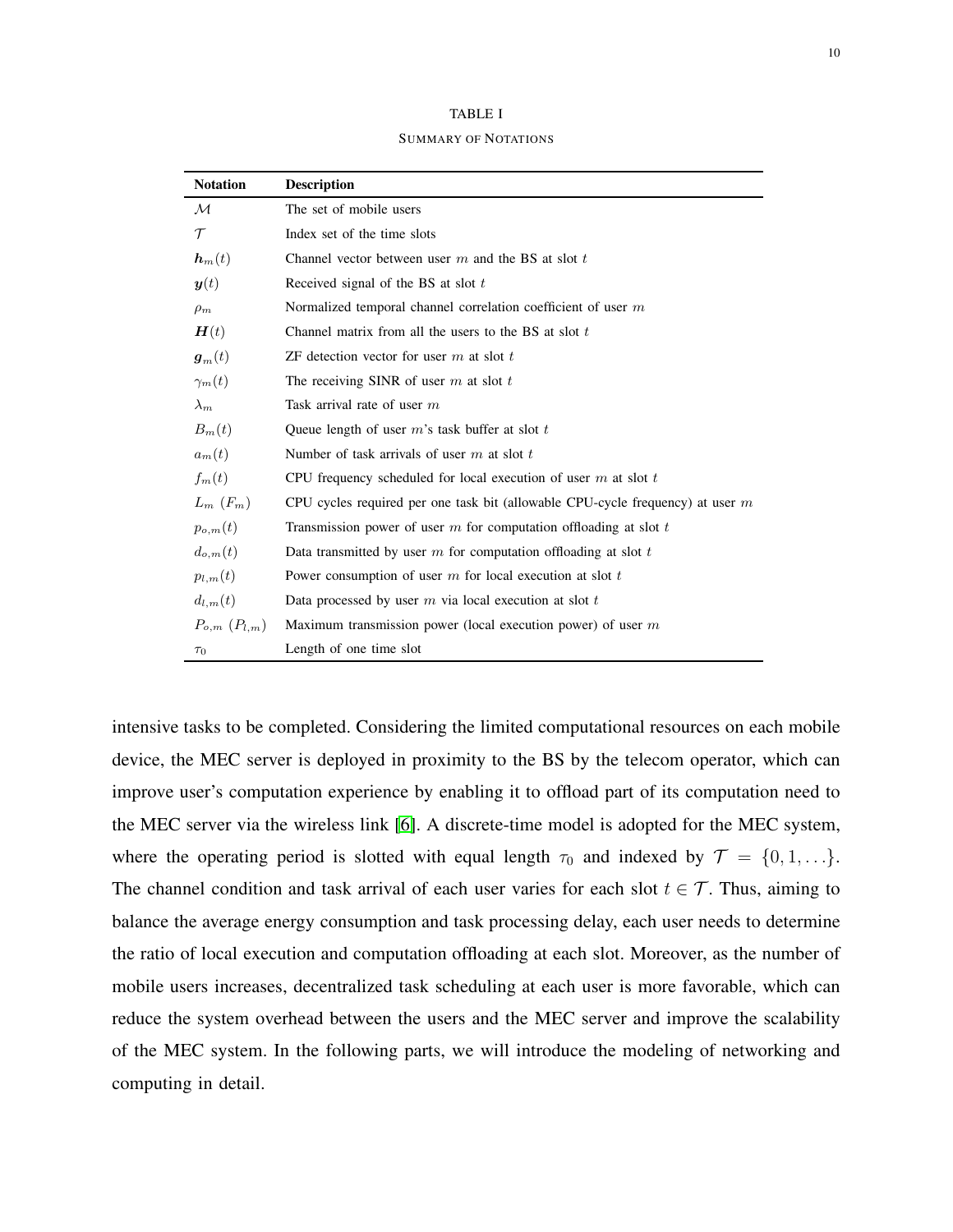#### *A. Network Model*

In the MEC system, we consider a 5G macro-cell or small-cell BS, which is equipped with N antennas and manages the uplink transmissions of multiple single-antenna mobile users by employing the well-known linear detection algorithm zero-forcing (ZF), which is of low complexity but efficient, especially for multi-user MIMO with large antenna arrays [\[43\]](#page-26-0). For each time slot  $t \in \mathcal{T}$ , if the channel vector of each mobile user  $m \in \mathcal{M}$  is represented by  $h_m(t) \in \mathbb{C}^{N \times 1}$ , the received signal of the BS can be written as

$$
\boldsymbol{y}(t) = \sum_{m=1}^{M} \boldsymbol{h}_m(t) \sqrt{p_{o,m}(t)} s_m(t) + \boldsymbol{n}(t), \qquad (14)
$$

where  $p_{o,m}(t) \in [0, P_{o,m}]$  is the transmission power of user m to offload task data bits with  $P_{o,m}$  being the maximum value,  $s_m(t)$  is the complex data symbol with unit variance, and  $n(t) \sim \mathcal{CN}(0, \sigma_R^2 \mathbf{I}_N)$  is a vector of additive white Gaussian noise (AWGN) with variance  $\sigma_R^2$ . Note that  $I_N$  denotes an  $N \times N$  identity matrix. In order to characterize the temporal correlation between time slots for each mobile user  $m \in \mathcal{M}$ , the following Gaussian Markov block fading autoregressive model [\[44\]](#page-26-1) is adopted:

<span id="page-10-2"></span>
$$
\boldsymbol{h}_m(t) = \rho_m \boldsymbol{h}_m(t-1) + \sqrt{1 - \rho_m^2} \boldsymbol{e}(t), \qquad (15)
$$

where  $\rho_m$  is the normalized channel correlation coefficient between slots t and t – 1, and the error vector  $e(t)$  is complex Gaussian and uncorrelated with  $h_m(t)$ . Note that  $\rho_m = J_0(2\pi f_{d,m}\tau_0)$ according to Jake's fading spectrum, where  $f_{d,m}$  is the Doppler frequency of user m,  $t_0$  is the slot length, and  $J_0(\cdot)$  is the Bessel function of the first kind [\[45\]](#page-26-2).

Denoting  $\mathbf{H}(t) = [\mathbf{h}_1(t), \dots, \mathbf{h}_M(t)]$  as the  $N \times M$  channel matrix between the BS and the M users, the linear ZF detector at the BS  $<sup>3</sup>$  $<sup>3</sup>$  $<sup>3</sup>$  can be written by the channel matrix's pseudo inverse</sup>  $\bm{H}^{\dagger}(t) = \left(\bm{H}^H(t)\bm{H}(t)\right)^{-1}\bm{H}^H(t)$ . If the m-th row of  $\bm{H}^{\dagger}(t)$  is represented by  $\bm{g}_m^H(t)$ , the received signal for user m is  $g_m^H(t)y(t) = \sqrt{p_{o,m}(t)}s_m(t) + g_m^H(t)\mathbf{n}(t)$ , since we have  $g_i^H(t)\mathbf{h}_j(t) = \delta_{ij}$ for ZF detection [\[43\]](#page-26-0). Here,  $\delta_{ij} = 1$  when  $i = j$  and 0 otherwise. Thus, the corresponding signal-to-interference-plus-noise (SINR) can be derived by

<span id="page-10-1"></span>
$$
\gamma_m(t) = \frac{p_{o,m}(t)}{\sigma_R^2 \|\mathbf{g}_m(t)\|^2} = \frac{p_{o,m}(t)}{\sigma_R^2 \left[ \left(\mathbf{H}^H(t)\mathbf{H}(t)\right)^{-1} \right]_{mm}},\tag{16}
$$

<span id="page-10-0"></span><sup>&</sup>lt;sup>3</sup>Here, we consider the number of antennas at the BS is larger than the number of users, i.e.,  $N > M$ . According to [\[43\]](#page-26-0), it is demonstrated that as N increases, the SINR performance of ZF detection approaches that of the MMSE detection.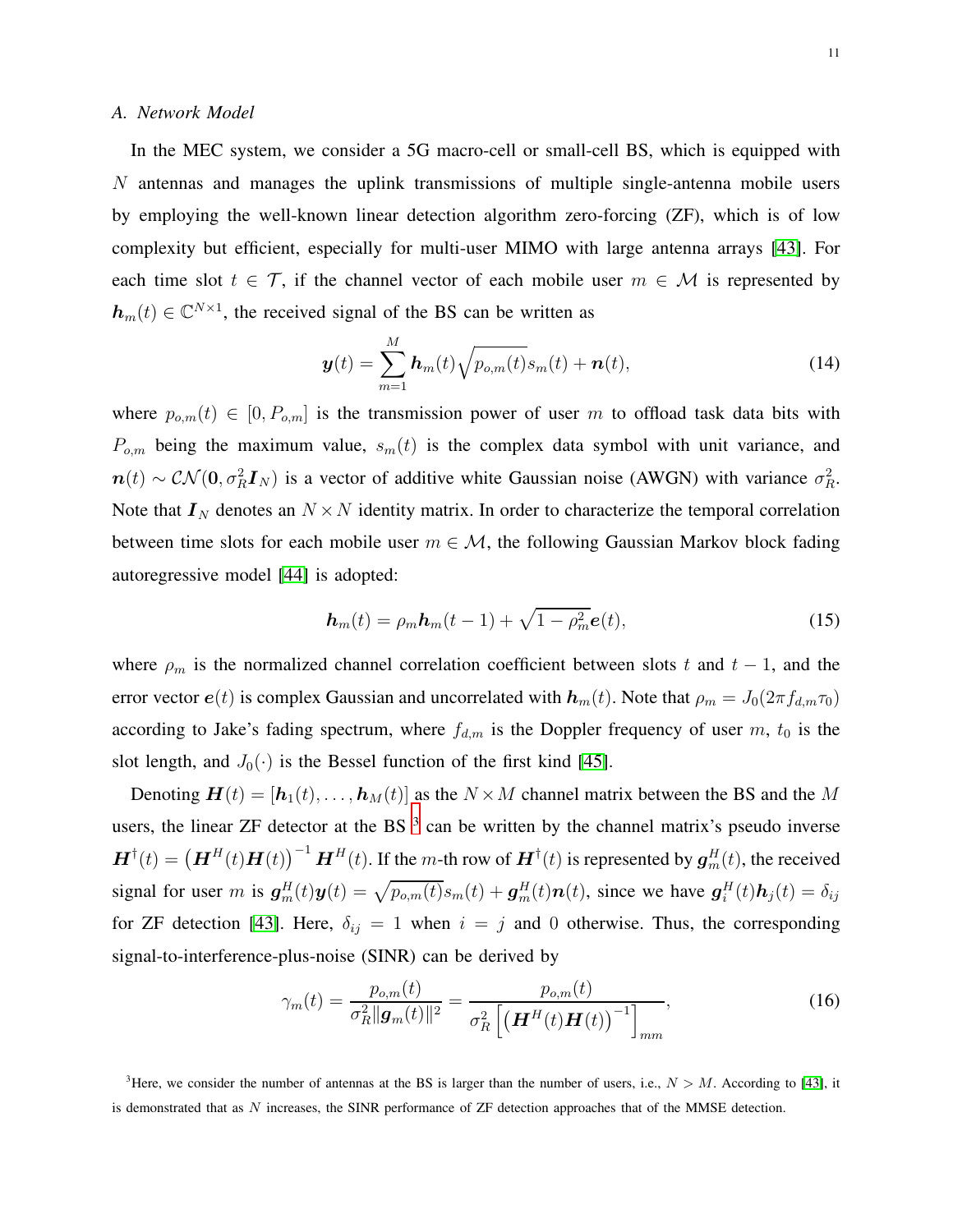where  $[A]_{mn}$  is the  $(m, n)$ -th element of matrix A. From [\(16\)](#page-10-1), it can be verified that each user's SINR will become worse as the number of users  $M$  increases, which requires each user to allocate more power for task offloading. In the sequel, we will show how the user learns to adapt to the environment from the SINR feedbacks.

#### *B. Computation Model*

In this part, how each mobile user  $m \in \mathcal{M}$  takes advantage of local execution or computation offloading to satisfy its running applications will be discussed. Without loss of generality, we use  $a_m(t)$  to quantify the number of task arrivals during slot  $t \in \mathcal{T}$ , which can be processed starting from slot  $t + 1$  and is independent and identically distributed (i.i.d) over different time slots with mean rate  $\lambda_m = \mathbb{E}[a_m(t)]$ . Besides, we assume that the applications are fine-grained [\[20\]](#page-24-17). That is, some bits of the computation tasks denoted by  $d_{l,m}(t)$  will be processed on the mobile device, and some other bits denoted by  $d_{o,m}(t)$  will be offloaded to and executed by the MEC server. Thus, if  $B_m(t)$  stands for the queue length of user m's task buffer at the beginning of slot  $t$ , it will evolve as follows:

$$
B_m(t+1) = [B_m(t) - (d_{l,m}(t) + d_{o,m}(t))]^+ + a_m(t), \forall t \in \mathcal{T},
$$
\n(17)

where  $B_m(0) = 0$  and  $[x]^+ = \max(x, 0)$ .

*1) Local computing:* In this part, we will show the amount of data bits being processed locally given the allocated local execution power  $p_{l,m}(t) \in [0, P_{l,m}]$ . To start with, we assume that the number of CPU cycles required to process one task bit at user m is denoted by  $L_m$ , which can be estimated through off-line measurement [\[46\]](#page-26-3). By chip voltage adjustment using DVFS techniques [\[47\]](#page-26-4), the CPU frequency scheduled for slot  $t$  can be written by

<span id="page-11-0"></span>
$$
f_m(t) = \sqrt[3]{p_{l,m}(t)/\kappa},\tag{18}
$$

where  $\kappa$  is the effective switched capacitance depending on the chip architecture. Note that  $0 \le f_m(t) \le F_m$  with  $F_m = \sqrt[3]{P_{l,m}(t)/\kappa}$  being the maximum allowable CPU-cycle frequency of user  $m$ 's device. As a result, the local processed bits at  $t$ -th slot can be derived by:

$$
d_{l,m}(t) = \tau_0 f_m(t) L_m^{-1}.
$$
\n(19)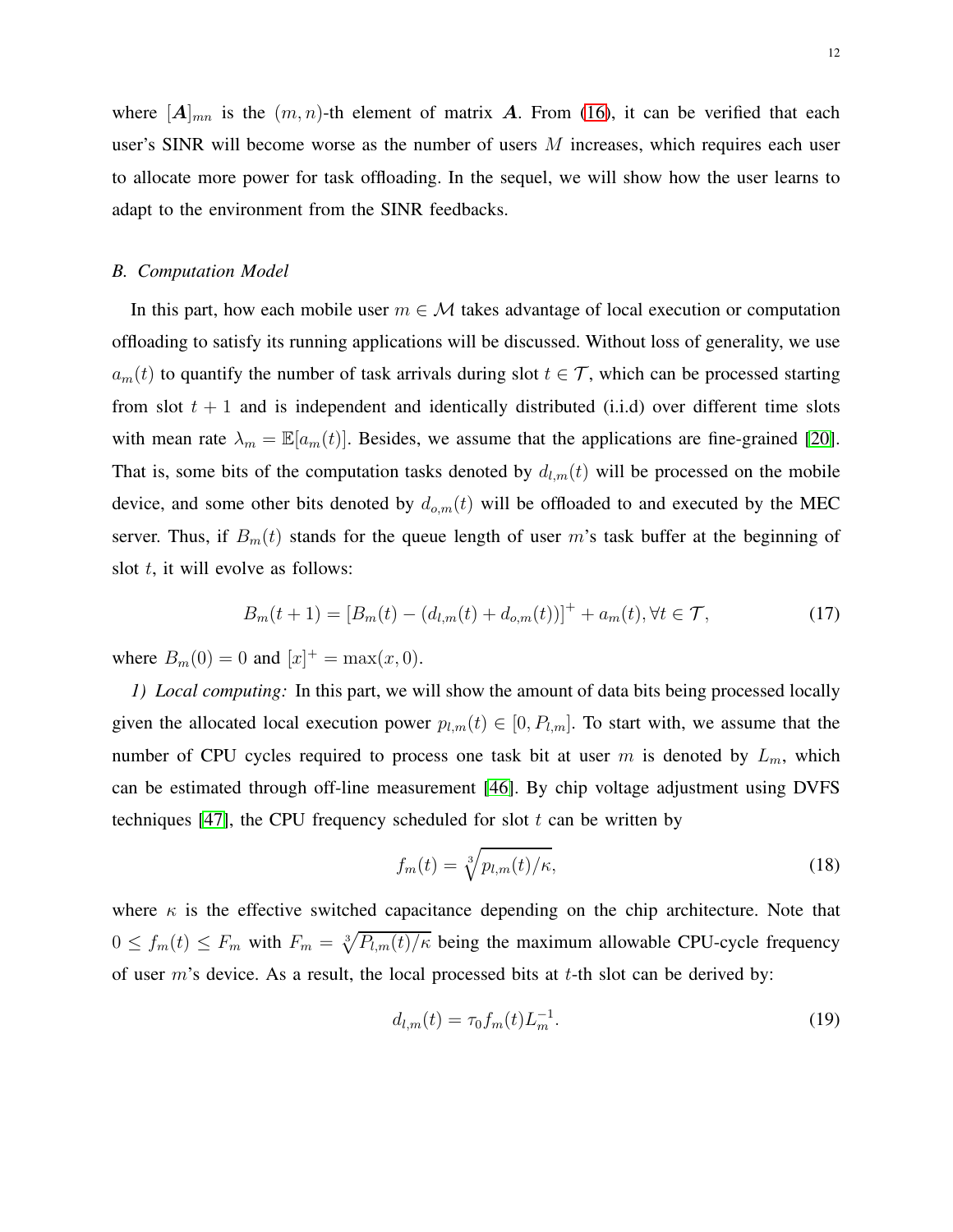*2) Edge computing:* To take advantage of edge computing, it is worth noting that the MEC server is usually equipped with sufficient computational resources, e.g., a high-frequency multicore CPU. Thus, it can be assumed that different applications can be handled in parallel with a negligible processing latency, and the feedback delay is ignored due to the small sized computation output. In this way, all the task data bits offloaded to the MEC server via the BS will be processed. Therefore, according to [\(16\)](#page-10-1) and given the uplink transmission power  $p_{o,m}(t)$ , the amount of offloaded data bits of user  $m$  during slot  $t$  can be derived by

$$
d_{o,m}(t) = \tau_0 W \log_2 (1 + \gamma_m(t)),
$$
\n(20)

<span id="page-12-0"></span>where W is the system bandwidth and  $\gamma_m(t)$  is obtained from [\(16\)](#page-10-1).

## IV. DRL BASED DECENTRALIZED DYNAMIC COMPUTATION OFFLOADING

In this section, we will develop a DRL based approach to minimize the computation cost of each mobile user in terms of energy consumption and buffering delay in the proposed multiuser MEC system. Specifically, by employing the DDPG algorithm, a decentralized dynamic computation offloading policy will be learned independently at each user, which selects an action, i.e., allocated powers for both local execution and computation offloading, upon the observation of the environment from its own perspective. It is worth noting that each user has no prior knowledge of the MEC system, which means the number of users  $M$ , and statistics of task arrivals and wireless channels are unknown to each user agent and thus the online learning process is totally model-free. In the following, by adopting DDPG, the DRL framework for decentralized dynamic computation offloading will be introduced, where the state space, action space and reward function will be defined. Then, how to take advantage of the framework to train and test the decentralized policies is also presented.

## *A. The DRL Framework*

*State Space:* Full observation of the system includes the channel vectors and the queue lengths of the task buffer for all users. However, the system overhead to collect such informations at the BS and then distribute them to each user is very high in practice, which will become even higher as the number of mobile users increases. In order to reduce the overhead and make the MEC system much more scalable, we assume that the state of each user agent is only determined by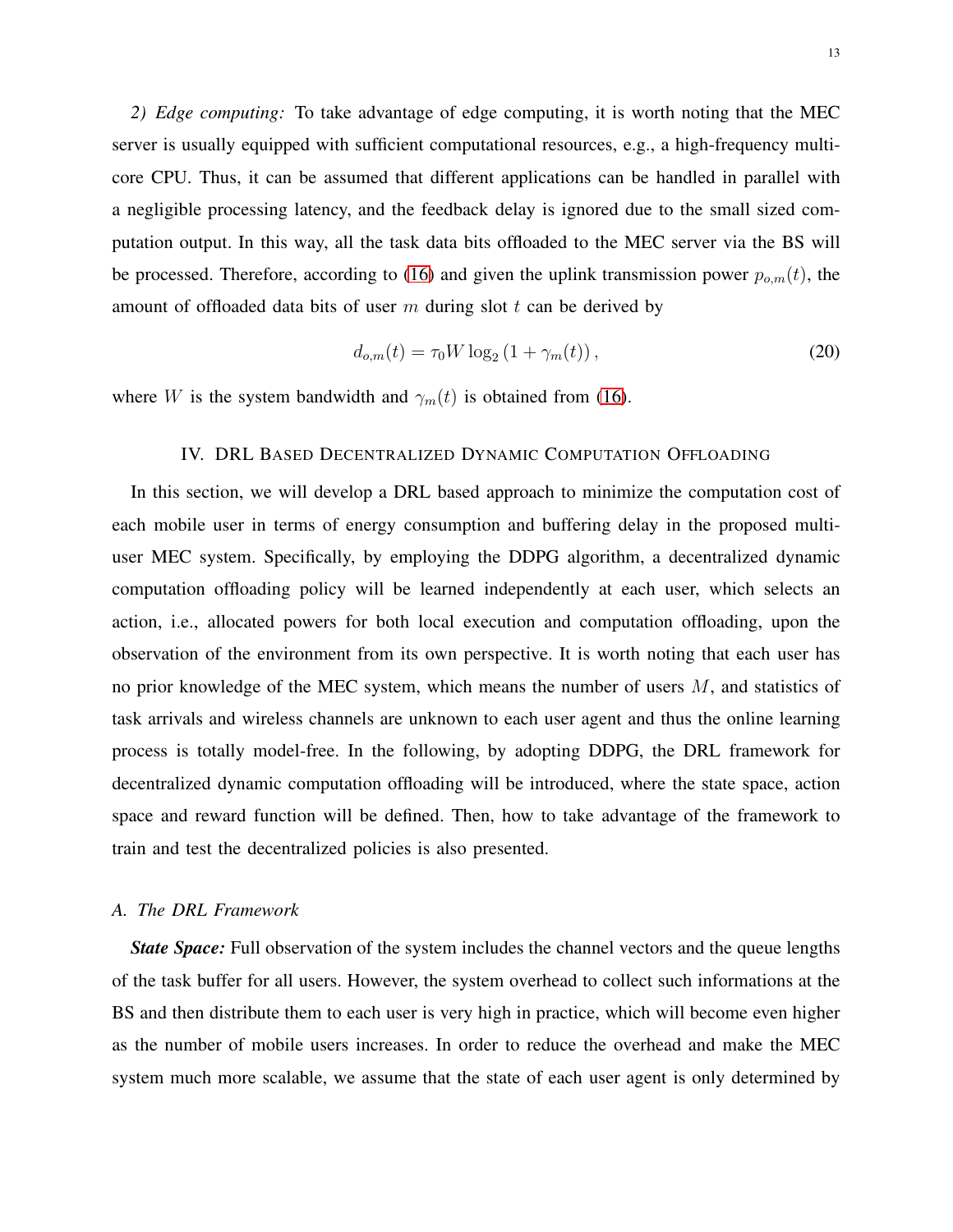

<span id="page-13-0"></span>Fig. 4. Interaction of each user agent with the MEC system at slot  $t$ , including its local observation and selected action.

its local observation of the system, upon which each user will select an action independently from other user agents.

As shown in Fig. [4,](#page-13-0) at the start of time slot t, the queue length of each user  $m$ 's data buffer  $B_m(t)$  will be updated according to [\(17\)](#page-11-0). Meanwhile, one feedback from the BS conveying the last receiving SINR of user m at the BS, i.e.,  $\gamma_m(t-1)$ , will be received. At the same time, channel vector  $h_m(t)$  for the upcoming uplink transmission can be estimated by using channel reciprocity. As a result, from the perspective of each user  $m$ , the state can be defined as

$$
s_{m,t} = [B_m(t), \phi_m(t-1), \mathbf{h}_m(t)], \qquad (21)
$$

where we denote the projected power ratio after  $ZF$  detection at the BS for slot t as

$$
\phi_m(t) = \frac{\gamma_m(t)\sigma_R^2}{p_{o,m}(t)||\mathbf{h}_m(t)||^2} = \frac{1}{||\mathbf{h}_m(t)||^2 \left[ \left(\mathbf{H}^H(t)\mathbf{H}(t)\right)^{-1} \right]_{mm}}.
$$
\n(22)

Note that in order to decode user  $m$ 's symbol without inter-stream interference,  $ZF$  detection will project the received signal  $y(t)$  to the subspace orthogonal to the one spanned by the other users' channel vectors [\[48\]](#page-26-5). In this way,  $\phi_m(t)$  can be interpreted as the ratio of unit received power of user m's uplink signal after projection.

*Action Space:* Based on the current state  $s_{m,t}$  of the system observed by each user agent m, an action  $a_{m,t}$  including the allocated powers for both local execution and computation offloading will be selected for each slot  $t \in \mathcal{T}$  as below:

$$
a_{m,t} = [p_{l,m}(t), p_{o,m}(t)].
$$
\n(23)

It is worth noting that, by applying the DDPG algorithm, either power allocation can be elaborately optimized in a continuous action space, i.e.,  $p_{l,m}(t) \in [0, P_{l,m}]$  and  $p_{o,m}(t) \in [0, P_{o,m}]$ ,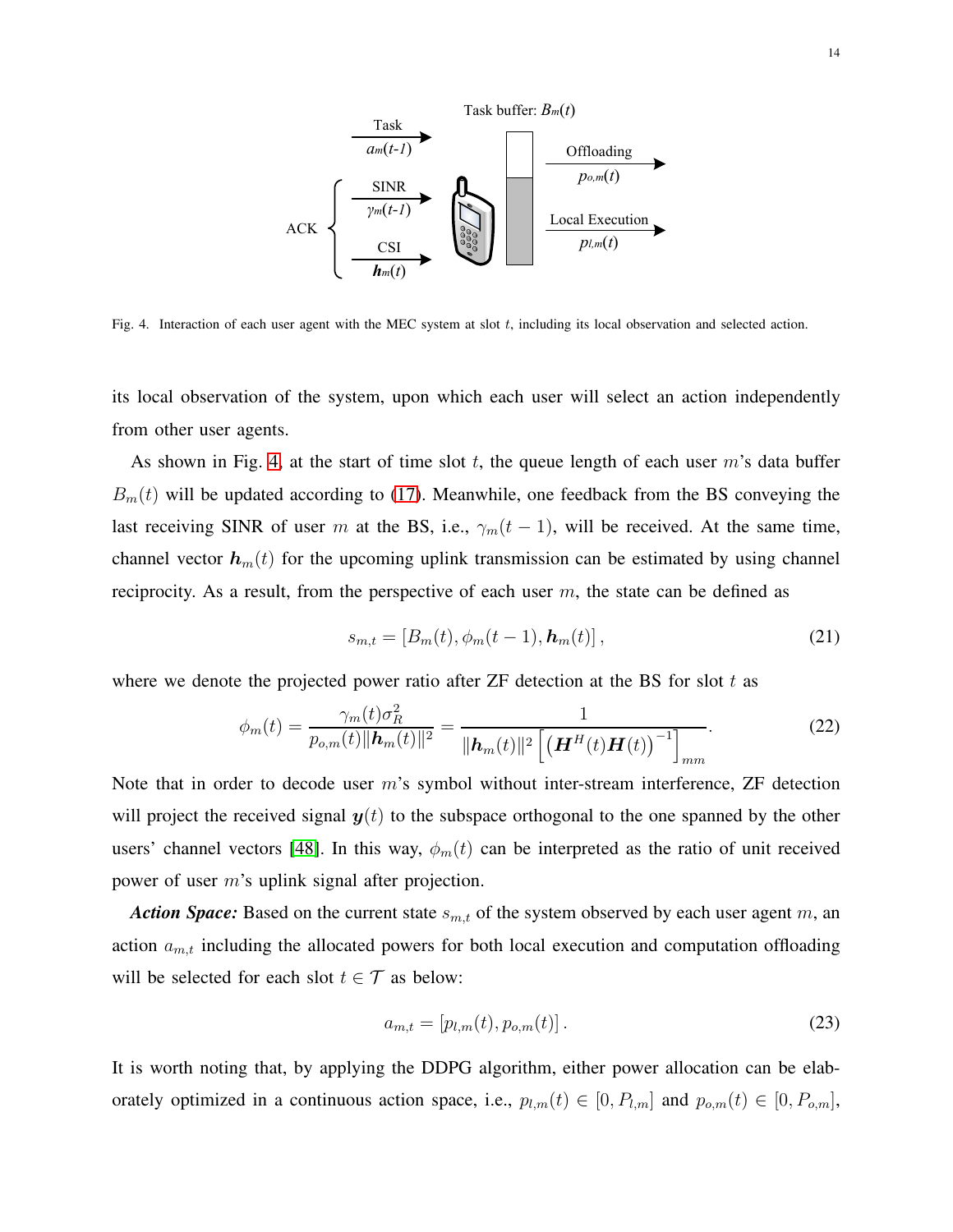to minimize the average computation cost, unlike other conventional DRL algorithms to select from several predefined discrete power levels. Consequently, the high dimension of discrete action spaces can be significantly reduced.

*Reward Function:* As mentioned in Section [II,](#page-4-0) the behavior of each user agent is rewarddriven, which indicates that the reward function plays a key role in the performance of DRL algorithms. In order to learn an energy-aware dynamic computation offloading policy for the proposed MEC model, we consider to minimize the energy consumption while completing tasks within a acceptable buffering delay. Thus, the overall computation cost for each user agent will be counted by both the total energy cost and the penalty on task buffering delay. Notice that it can be known that according to the Little's Theorem [\[49\]](#page-26-6), the average queue length of the task buffer is proportional to the buffering delay. In this way, we define the reward function  $r_{m,t}$  that each user agent  $m$  receives after slot  $t$  as

<span id="page-14-0"></span>
$$
r_{m,t} = -w_{m,1} \cdot (p_{l,m}(t) + p_{o,m}(t)) - w_{m,2} \cdot B_m(t), \tag{24}
$$

where  $w_{m,1}$  and  $w_{m,2}$  are both nonnegative weighted factors, and the reward  $r_{m,t}$  is the negative wighted sum of the instantaneous total power consumption and the queue length of task buffer. By setting different values of  $w_{m,1}$  and  $w_{m,2}$ , a tradeoff between energy consumption and buffering delay can be made for the dynamic computation offloading policy. Moreover, it is worth noting that although the DDPG based algorithm maximizes value function of user  $m$  starting from the initial state  $s_{m,1}$  under policy  $\mu_m$ , i.e.,

$$
V^{\mu_m}(s_{m,1}) = \mathbb{E}\left[\sum_{t=1}^{\infty} \gamma^{t-1} r_{m,t} | s_{m,1}\right],
$$
\n(25)

it can be used to approximate of the real expected infinite-horizon undiscounted return [\[50\]](#page-26-7) at each user agent when  $\gamma \rightarrow 1$ . That is, the following average computation cost

$$
\bar{C}_m(s_{m,t}) = \mathbb{E}\left[\lim_{T \to \infty} \frac{1}{T} \sum_{i=t}^T w_{m,1} \left(p_{l,m}(i) + p_{o,m}(i)\right) + w_{m,2} B_m(i) | s_{m,t}\right],\tag{26}
$$

will be minimized by applying the learned computation offloading policy  $\mu_m^*$ .

## *B. Training and Testing*

To learn and evaluate the decentralized computation offloading algorithm, there are two stages including training and testing for the DRL framework. Before training, we need to build the DRL framework with a simulated environment and a group of user agents. The simulated environment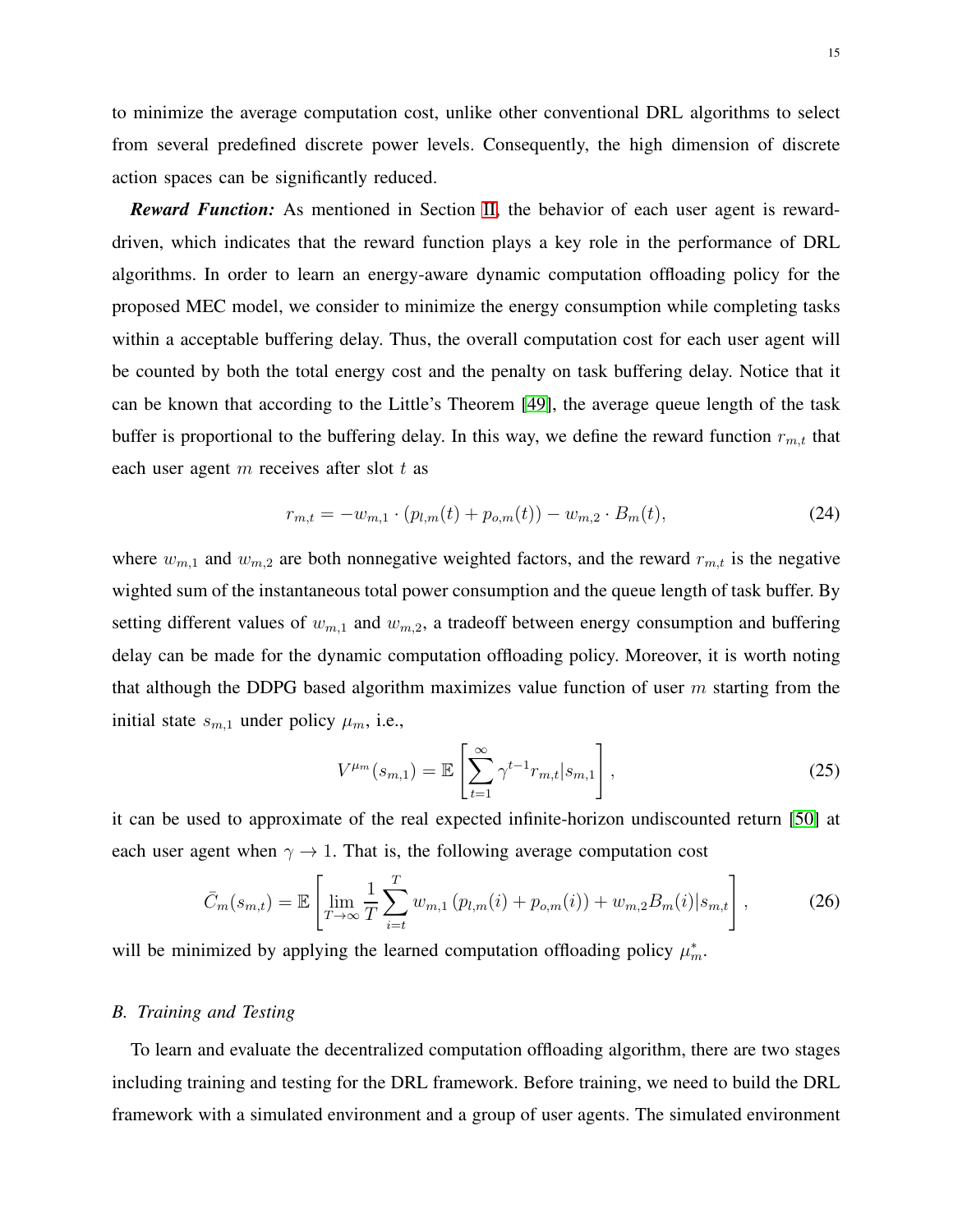is used to generate the training and testing data, which mimics the interaction of the user agents with the MEC system needs to be built, which accepts the decision of each user agent and returns feedbacks of CSI and SINR. For each user agent, the TensorFlow library [\[51\]](#page-26-8) is used to construct and train the DNNs in the DDPG algorithm.

The detailed training stage is illustrated in Algorithm [1.](#page-16-0) It is worth noting that the interaction between the user agents and the environment is generally continuing RL tasks [\[30\]](#page-25-9), which does not break naturally into identifiable episodes.<sup>[4](#page-15-1)</sup> Thus, in order to have better exploration performance, the interaction of the user agent in the MEC system will be manually start with a random initial state  $s_{m,1}$  and terminate at a predefined maximum steps  $T_{\text{max}}$  for each episode. At each time step t during an episode, each agent's experience tuple  $(s_{m,t}, a_{a,t}, r_{m,t}, s_{m,t+1})$  will be stored in its own experience buffer  $\mathcal{B}_m$ . Meanwhile, the use agent's actor and critic network will be updated accordingly using a mini-batch of experience tuples  $\{(s_i, a_i, r_i, s'_i)\}_{i=1}^I$  randomly sampled from the replay buffer  $\mathcal{B}_m$ . In this way, after the training of  $K_{\text{max}}$  episodes, the dynamic computation offloading policy will be gradually and independently learned at each user agent.

As for the testing stage, each user agent will firstly load its actor network parameters learned in the training stage. Then, the user agent will start with an empty data buffer and interact with a randomly initialized environment, after which it selects actions according to the output of the actor network, when its local observation of the environment is obtained as the current state.

## V. NUMERICAL RESULTS

<span id="page-15-0"></span>In this section, numerical simulations will be presented to illustrate the proposed DRL framework for decentralized dynamic computation offloading in the MEC system. System setup for the simulations is firstly introduced. Then, performance of the DRL framework is demonstrated and compared with some other baseline schemes in the scenarios of single user and multiple users, respectively.

#### *A. Simulation Setup*

In the MEC system, time is slotted by  $\tau_0 = 1$ ms. For the beginning of every episode, each user m's channel vector is initialized as  $h_m(0) \sim \mathcal{CN}(0, h_0(d_0/d_m)^{\alpha} I_N)$ , where the path-loss constant  $h_0 = -30$ dB, the reference distance  $d_0 = 1$ m, the path-loss exponent  $\alpha = 3$ , and  $d_m$ 

<span id="page-15-1"></span><sup>&</sup>lt;sup>4</sup>Note that for episodic RL tasks, each initial state of the user agent will terminate at a specific state.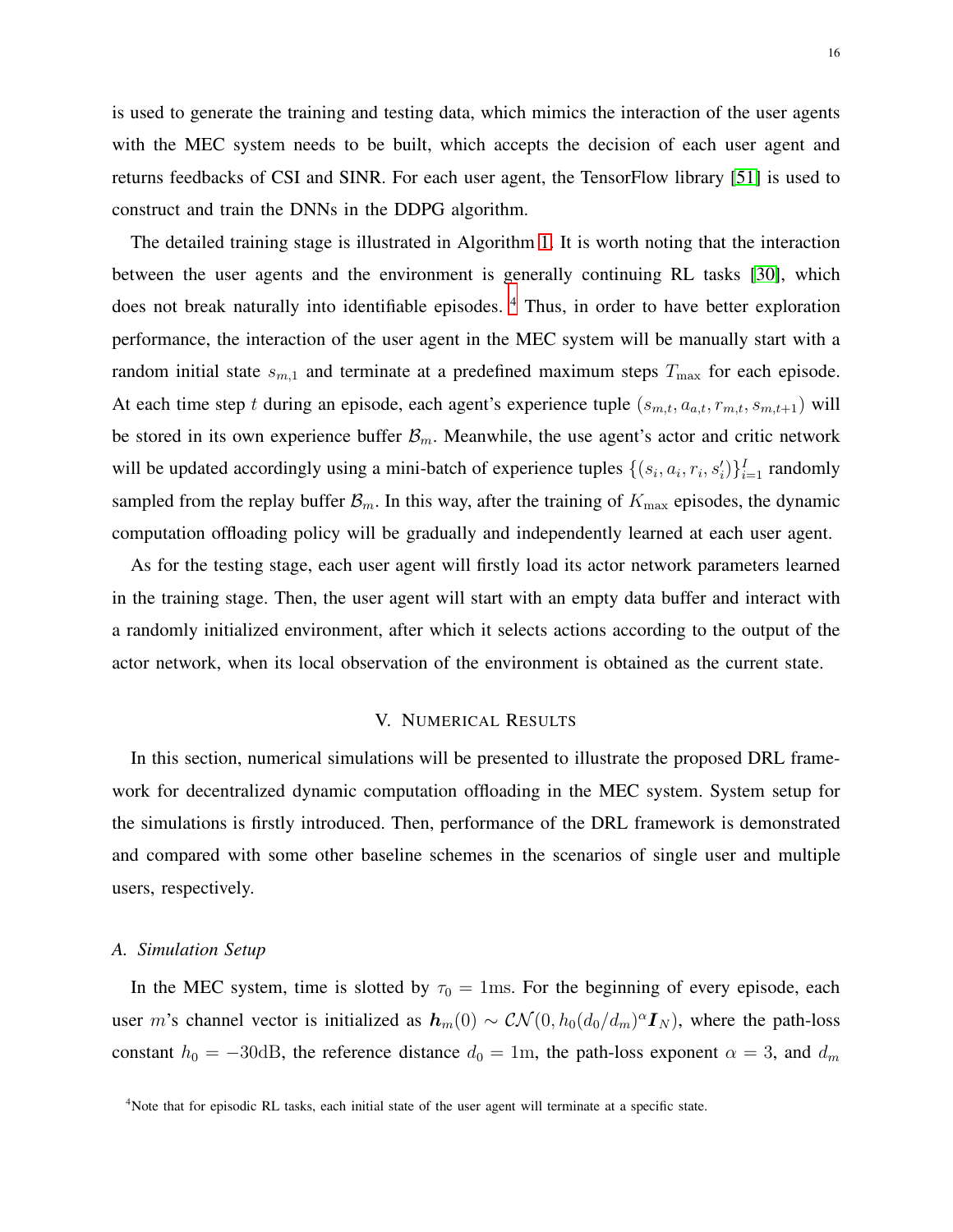<span id="page-16-0"></span>1: for each user agent  $m \in \mathcal{M}$  do

- 2: Randomly initialize the actor network  $\mu(s|\theta_m^{\mu})$  and the critic network  $Q(s, a|\theta_m^Q);$
- 3: Initialize the associated target networks with weights  $\theta_m^{\mu'} \leftarrow \theta_m^{\mu}$  and  $\theta_m^{Q'} \leftarrow \theta_m^Q$ ;
- 4: Initialize the experience replay buffer  $\mathcal{B}_m$ ;

5: end for

- 6: for each episode  $k = 1, 2, \ldots, K_{\text{max}}$  do
- 7: Reset simulation parameters for the multi-user MEC model environment;
- 8: Randomly generate an initial state  $s_{m,1}$  for each user agent  $m \in \mathcal{M}$ ;
- 9: **for** each time slot  $t = 1, 2, \ldots, T_{\text{max}}$  **do**
- 10: **for** each user agent  $m \in \mathcal{M}$  do

11: Determine the power for local execution and computation offloading by selecting an action  $a_{m,t} = \mu(s_{m,t}|\theta_m^{\mu}) + \Delta\mu$  using running the current policy network  $\theta_m^{\mu}$  and generating exploration noise  $\Delta \mu$ ;

- 12: Execute action  $a_{m,t}$  independently at the user agent, and then receive reward  $r_{m,t}$ and observe the next state  $s_{m,t+1}$  from the environment simulator;
- 13: Collect and save the tuple  $(s_{m,t}, a_{m,t}, r_{m,t}, s_{m,t+1})$  into the replay buffer  $\mathcal{B}_m$ ;
- 14: Randomly sample a mini-batch of I tuples  $\{(s_i, a_i, r_i, s'_i)\}_{i=1}^I$  from  $\mathcal{B}_m$ ;
- 15: Update the critic network  $Q(s, a | \theta_m^Q)$  by minimizing the loss L with the samples:

$$
L = \frac{1}{I} \sum_{i=1}^{I} \left( r_i + \max_{a \in \mathcal{A}} Q(s'_i, a | \theta_m^{Q'}) - Q(s_i, a_i | \theta_m^{Q}) \right)^2; \tag{27}
$$

16: Update the actor network  $\mu(s|\theta_m^{\mu})$  by using the sampled policy gradient:

$$
\nabla_{\theta_m^{\mu}} J \approx \frac{1}{I} \sum_{i=1}^{I} \nabla_a Q(s_i, a | \theta_m^Q)|_{a=a_i} \nabla_{\theta_m^{\mu}} \mu(s_i | \theta_m^{\mu}); \tag{28}
$$

17: Update the target networks by  $\theta_m^{\mu'} \leftarrow \tau \theta_m^{\mu} + (1 - \tau) \theta_m^{\mu'}$  and  $\theta_m^{Q'} \leftarrow \tau \theta_m^Q + (1 - \tau) \theta_m^{Q'}$ ; 18: end for

19: end for

20: end for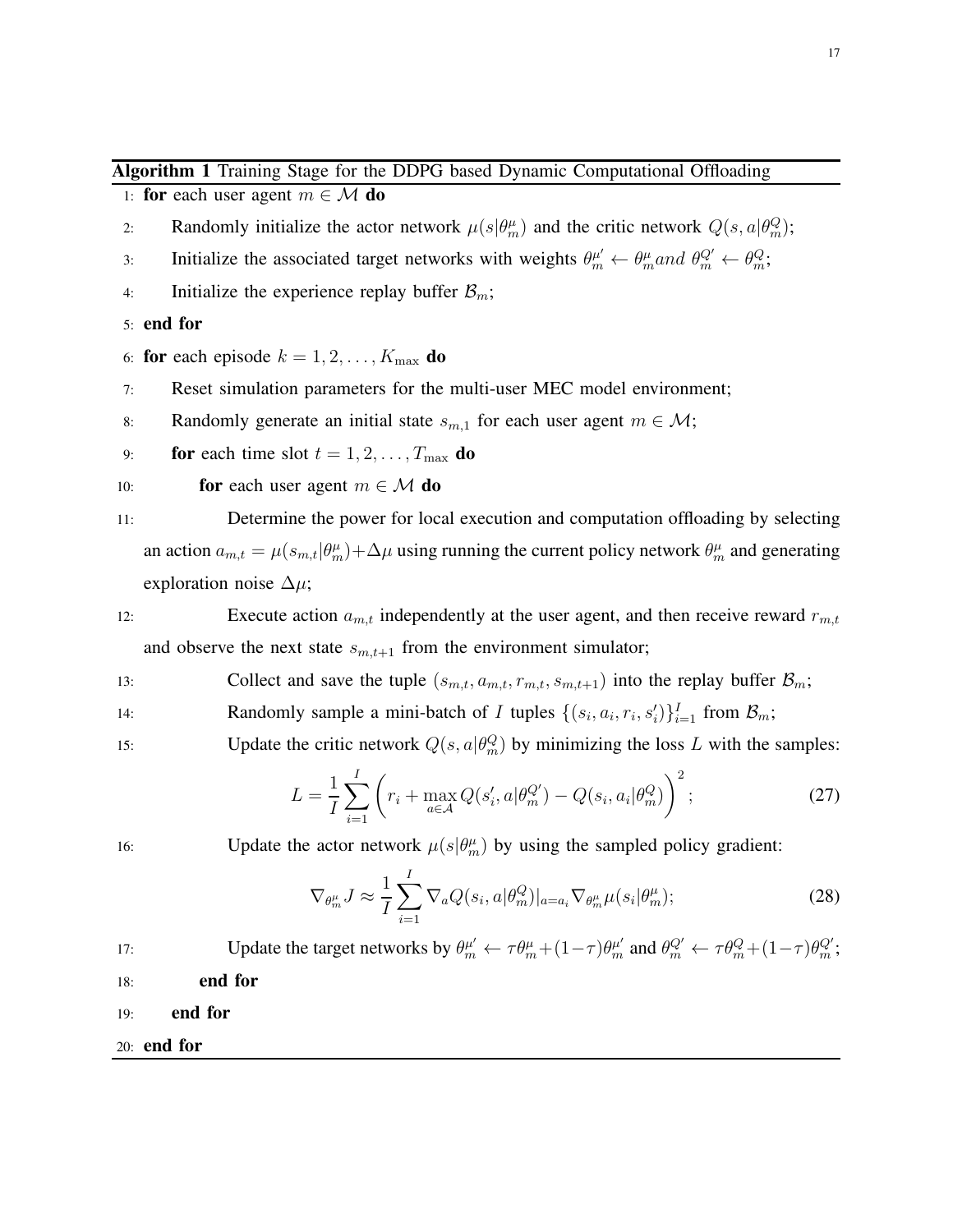is the distance of user m to the BS in meters. In the following slots,  $h_m(t)$  will be updated according to [\(15\)](#page-10-2), where the channel correlation coefficient  $\rho_m = 0.95$  and the error vector  $e(t) \sim \mathcal{CN}(0, h_0(d_0/d)^{\alpha} \mathbf{I}_N)$  with  $f_{d,m} = 70$ Hz. Additionally, we set the system bandwidth to be 1MHz, the maximum transmission power  $P_{o,m} = 2W$ , and the noise power  $\sigma_R^2 = 10^{-9}W$ . On the other hand, for local execution, we assume that  $\kappa = 10^{-27}$ , the required CPU cycles per bit  $L_m = 500$  cycles/bit, and the maximum allowable CPU-cycle frequency  $F_m = 1.26$ GHz, from which we know that the maximum power required for local execution  $P_{l,m} = 2W$ .

To implement the DDPG algorithm, for each user agent  $m$ , the actor network and critic network is a four-layer fully connected neural network with two hidden layers. The number of neurons in the two hidden layers are 400 and 300, respectively. The neural networks use the Relu, i.e.,  $f(x) = \max(0, x)$ , as the activation function for all hidden layers, while the final output layer of the actor uses a sigmoid layer to bound the actions. Note that for the critic, actions are not included until the second hidden layer of the Q-network. Adaptive moment estimation (Adam) method [\[52\]](#page-26-9) is used for learning the neural network parameters with a learning rate of 0.0001 and 0.001 for the actor and critic respectively. The soft update rate for the target networks is  $\tau = 0.001$ . To initialize the network layer weights, settings in experiment of [\[39\]](#page-25-17) is adopted. Moreover, in order to explore well, the Ornstein-Uhlenbeck process [\[53\]](#page-26-10) with  $\theta = 0.15$  and  $\sigma = 0.12$  is used to provide temporal correlated noise. The experience replay buffer size is set as  $|\mathcal{B}_m| = 2.5 \times 10^5$ .

With slight abuse of notation, we introduce a tradeoff factor  $w_m \in [0, 1]$  for each use agent  $m \in \mathcal{M}$ , which is used to represent the two nonnegative weighted factors by  $w_{m,1} = 10w_m$  and  $w_{m,2} = 1 - w_m$ . Thus, the reward function  $r_{m,t}$  in [\(24\)](#page-14-0) can be written by

<span id="page-17-0"></span>
$$
r_{m,t} = -10w_m \cdot (p_{l,m}(t) + p_{o,m}(t)) - (1 - w_m) \cdot B_m(t), \tag{29}
$$

from which we can make a tradeoff between energy consumption and buffering delay by simply setting a single factor  $w_m$ . Moreover, the number of episodes is  $K_{\text{max}} = 2000$  in the training stage, and the maximum steps of each episode is  $T_{\text{max}} = 200$ .

For comparison, the baseline strategies are introduced as follows:

*1) Greedy Local Execution First (GD-Local):* For each slot, the user agent firstly attempts to execute task data bits locally as many as possible. Then, the remaining buffered data bits will be offloaded to the MEC.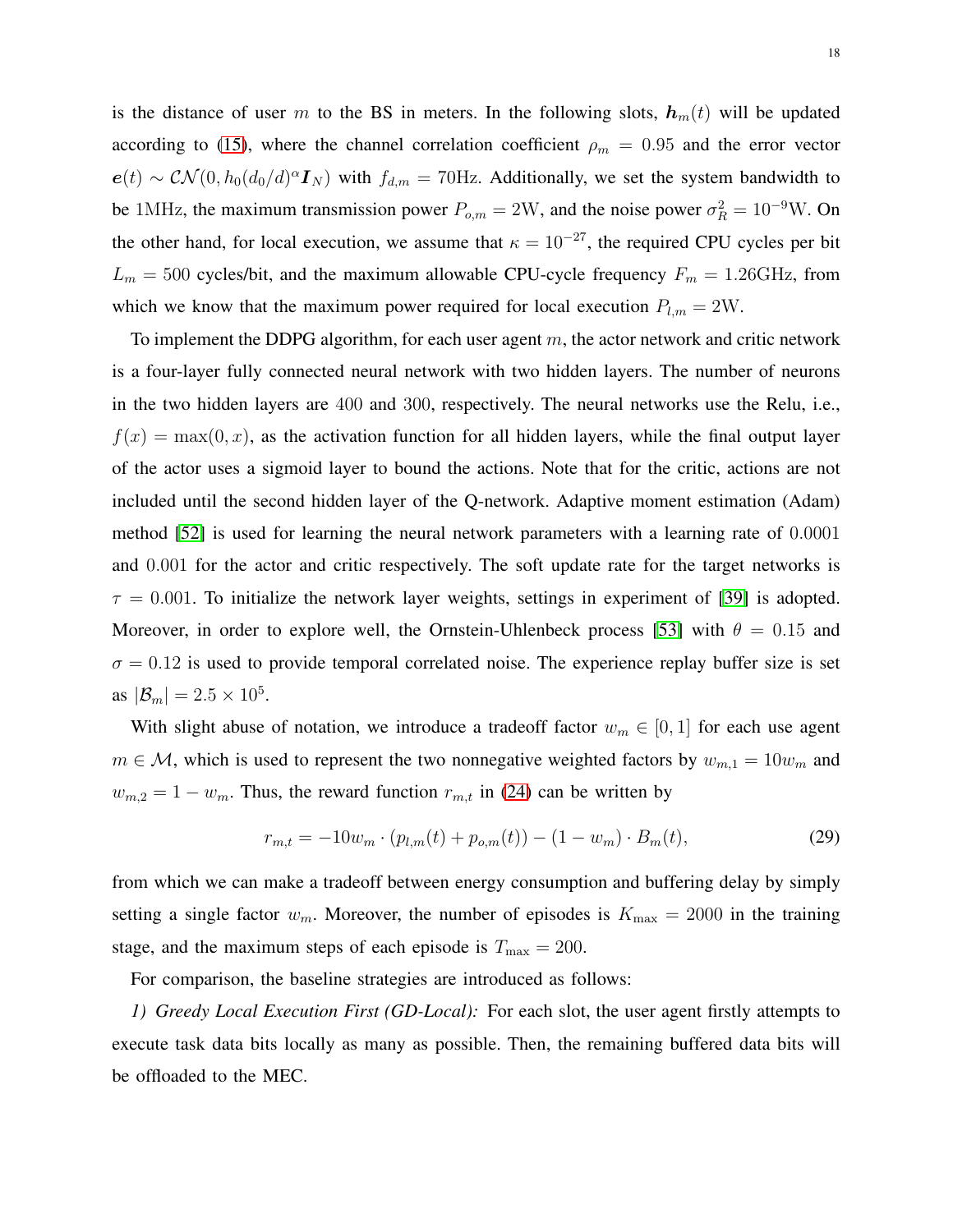*2) Greedy Computation Offloading First (GD-Offload):* Similar to the GD-local strategy, each user agent firstly makes its best effort to offload data bits to the MEC, and then local execution will be adopted to process the remaining buffered data bits for each time slot.

*3) DQN based Dynamic Offloading (DQN):* To evaluate performance of the proposed DDPG base algorithm, the conventional discrete action space based DRL algorithm, i.e., DQN [\[31\]](#page-25-10), is also implemented for the dynamic computation offloading problem. Specifically, for each user m, the power levels for local execution and computation offloading are defined as  $P_{l,m}$  =  $\{0, \frac{P_{l,m}}{L-1}\}$  $\{P_{l,m}}{L-1}, \ldots, P_{l,m}\}$  and  $\mathcal{P}_{o,m} = \{0, \frac{P_{o,m}}{L-1}\}$  $\{E_{0,m}^{P_{0,m}}, \ldots, P_{0,m}\}$ , where the number of power levels is set as  $L = 8$ . Thus, the action space for each user agent to select from is  $\mathcal{P}_{l,m} \times \mathcal{P}_{o,m}$ . Besides,  $\epsilon$ -greedy exploration and Adam method are adopted for training.

#### *B. Single User Scenario*

In this part, numerical results of training and testing for the single user scenario are illustrated. The user is assumed to be randomly located in a distance of  $d_1 = 100$  meters to the BS.

*1) Training:* As shown in Fig. [5\(a\)](#page-19-0) and Fig. [5\(b\),](#page-19-1) the training process of the single-user dynamic computation offloading is presented by setting  $w_1 = 0.5$  and  $w_1 = 0.8$ , respectively. Note that the results are averaged from 10 runs of numerical simulations. In each figure, we will compare two different cases, where the task arrival rate is set as  $\lambda_1 = 2.0 \text{Mbps}$  and  $\lambda_1 =$ 3.0Mbps, respectively. It can be observed that for both policies learned from DDPG and DQN, the average reward of each episode increases as the interaction between the user agent and the MEC system environment continues, which indicates that efficient computation offloading policies can be successfully learned without any prior knowledge. Besides, the performance of each learned policy becomes stable after about 1500 episodes. On the other hand, performance of the policy learned from DDPG is always better than DQN for different scenarios, which demonstrates that for continuous control problems, DDPG based strategies can explore the action space more efficiently than DQN based strategies.

*2) Testing:* In the training stage, we have obtained dynamic computation offloading policies by applying the DDPG based and DQN based learning algorithms after  $K_{\text{max}} = 2000$  episodes, respectively. For different task arrival rates ranging from  $\lambda_1 = 1.5 \sim 4.0 \text{Mbps}$ , the actor and critic network will be trained with the same network architecture and hyper-parameters. To compare the performance of different policies, testing results are averaged from 100 runs of numerical simulations, where each run consists of 10000 steps. As shown in Fig. [6](#page-20-0) and Fig. [7,](#page-20-1) testing results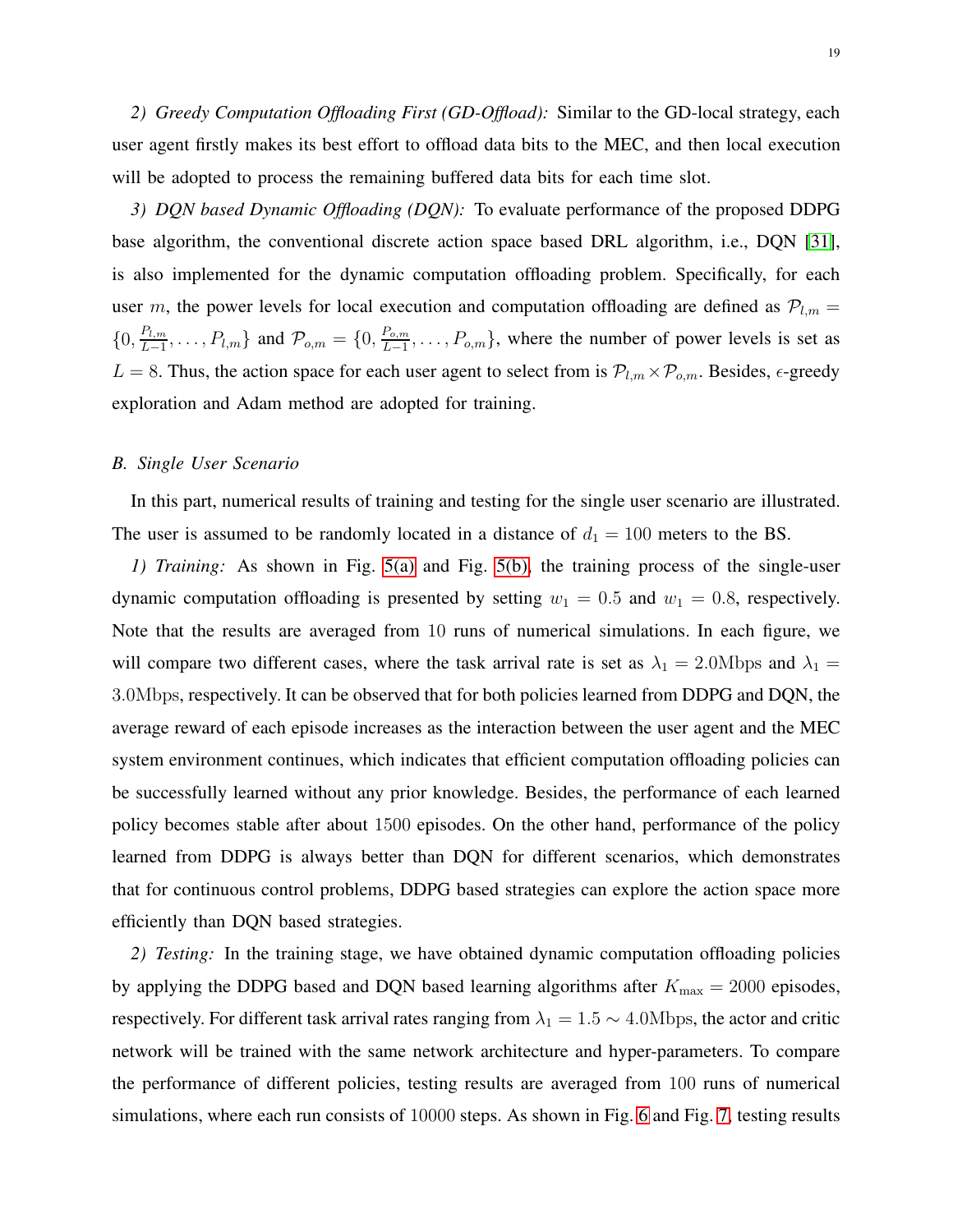<span id="page-19-0"></span>



<span id="page-19-1"></span>Fig. 5. Illustration of the average reward per episode in the training process for a single user agent.

are presented for  $w_1 = 0.5$  and  $w_1 = 0.8$ , respectively, each of which includes the performance of average reward, power consumption and buffering delay. It can be observed from Fig. [6](#page-20-0) that the average reward will increase as the task arrival rate grows, which indicates that the computation cost is higher for a larger computation demand. Specifically, the increased computation cost results from a higher power consumption and a longer buffering delay. Moreover, although the DDPG based strategy outperforms both greedy strategies with minimum average reward, which, however, slightly compromises the buffering delay to achieve the lowest energy consumption. It is worth noting that the average reward of the DQN based strategy is higher than the greedy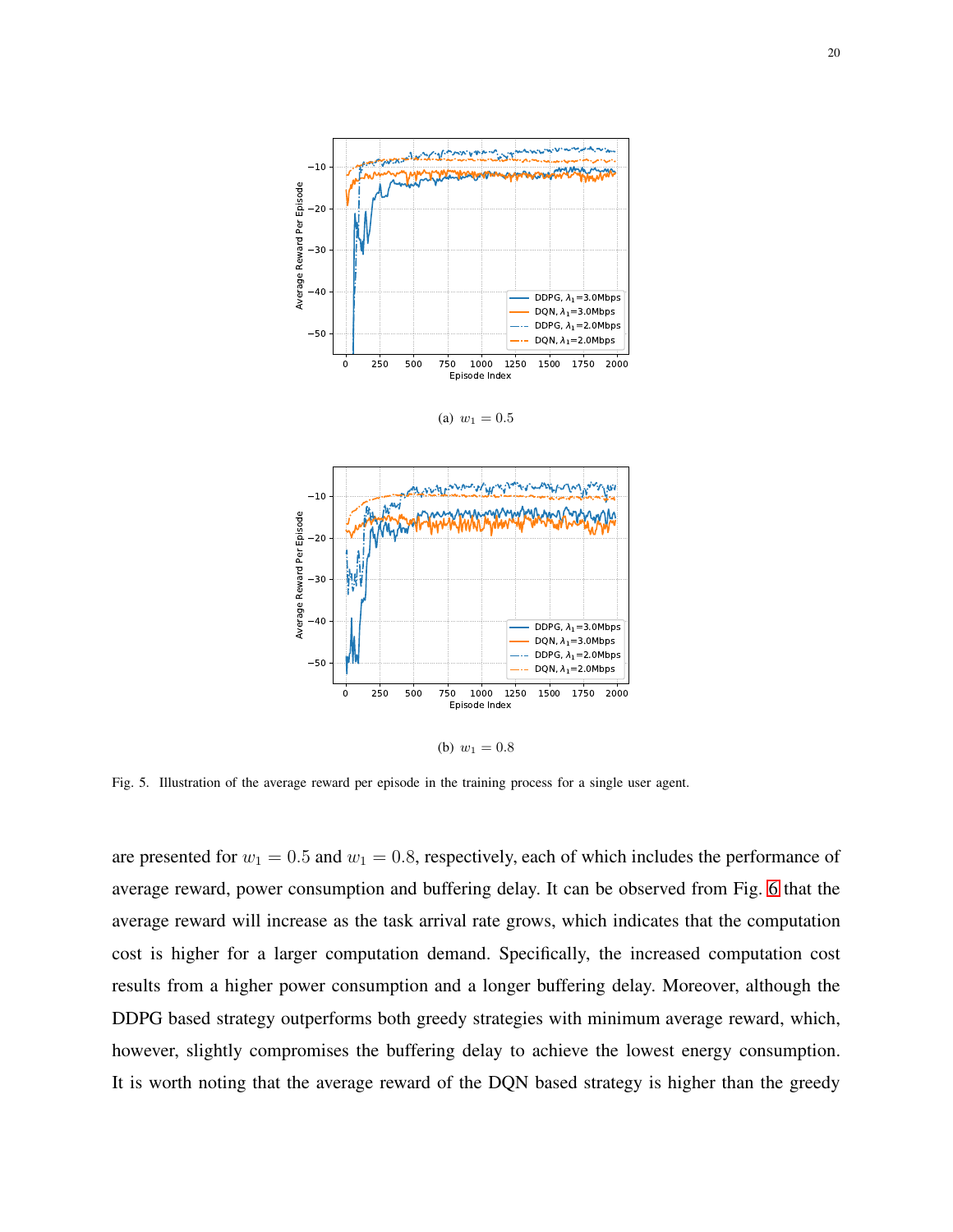

<span id="page-20-0"></span>Fig. 6. Comparison of testing results for a single user agent with  $w_1 = 0.5$ .



<span id="page-20-1"></span>Fig. 7. Comparison of testing results for a single user agent with  $w_1 = 0.8$ .

strategies, which is due to the limited number of discrete power levels of DQN based strategy<sup>[5](#page-20-2)</sup>.

In Fig. [7,](#page-20-1) testing results for a larger tradeoff factor  $w_1 = 0.8$  are also provided. From [\(29\)](#page-17-0), we know that a larger  $w_1$  will give more penalty on power consumption in the reward function, i.e., the computation cost. In this scenario, the average reward of the DDPG based strategy outperforms all the other strategies, and the gap is much larger than that in the case of  $w_1 = 0.5$ . Specifically, this is achieved by much lower power consumption and increased buffering delay.

<span id="page-20-2"></span><sup>&</sup>lt;sup>5</sup>Note that although finer grained discretization of the action space will potentially lead to better performance, the number of actions increases exponentially with the number of degrees of freedom, which makes it much more challenging to explore efficiently and in turn significantly decreases the performance.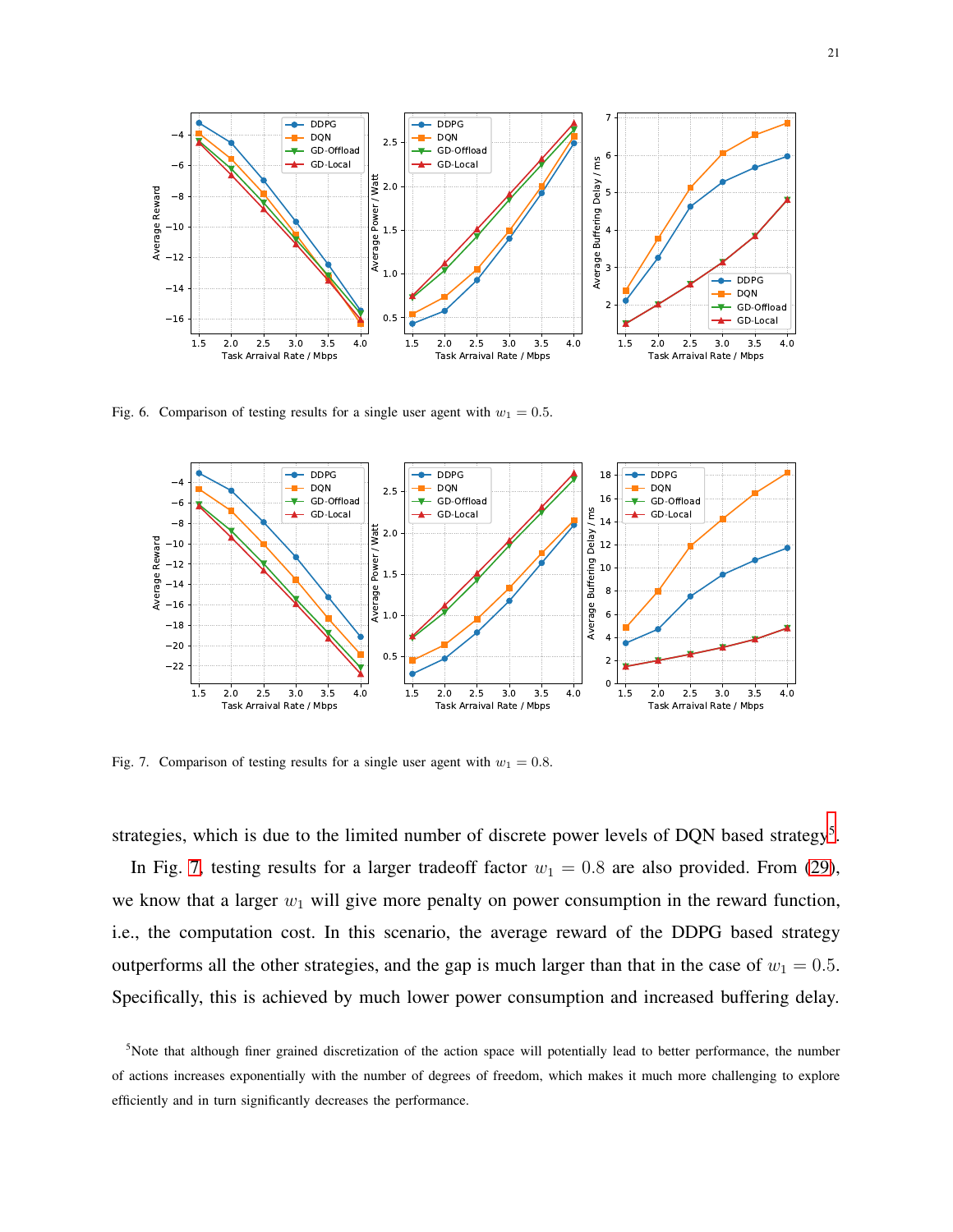

<span id="page-21-0"></span>Fig. 8. Illustration of power-delay tradeoff for a single user agent with  $\lambda_1 = 2.0 \text{Mbps}$ . Note that for the points on each cuve from left to right, the tradeoff factor  $w_1$  varies from 0.3  $\sim$  0.8, correspondingly.

*3) Power-Delay Tradeoff:* We also investigate testing results for the power-delay tradeoff by setting different values of  $w_1$  in Fig. [8.](#page-21-0) It can be inferred from the curves that, there is a tradeoff between the average power consumption and the average buffering delay. Specifically, with a larger  $w_1$ , the power consumption will be decreased by sacrificing the delay performance, which indicates that in practice  $w_1$  can be tuned to have a minimum power consumption with a given delay constraint. It is also worth noting noting that for each value of  $w_1$ , the policy learned form DDPG always has better performance in terms of both power consumption and buffering delay, which demonstrates the superiority of the DDPG based strategy for continuous power control.

#### *C. Multi-User Scenario*

In this part, numerical results for the multi-user scenario is presented. There are  $M = 3$  mobile users in the MEC system, each of which is randomly located in a distance of  $d_m = 100$  meters to the BS, and the task arrival rate is  $\lambda_m = m \times 1.0 \text{Mbps}$ , for  $m \in \{1, 2, 3\}$ .

*1) Training:* By setting  $w_m = 0.5$  for all the users, the training process has been shown in Fig. [9.](#page-22-0) It can be observed that for each mobile user, the average reward increases gradually when the mobile user interacts with the MEC system after more episodes. Thus, we know that for both the DDPG based and DQN based strategies, efficient decentralized dynamic computation offloading policies can be learned at each mobile user, especially for heterogeneous users with different computation demands. Moreover, it can be inferred that the higher computation cost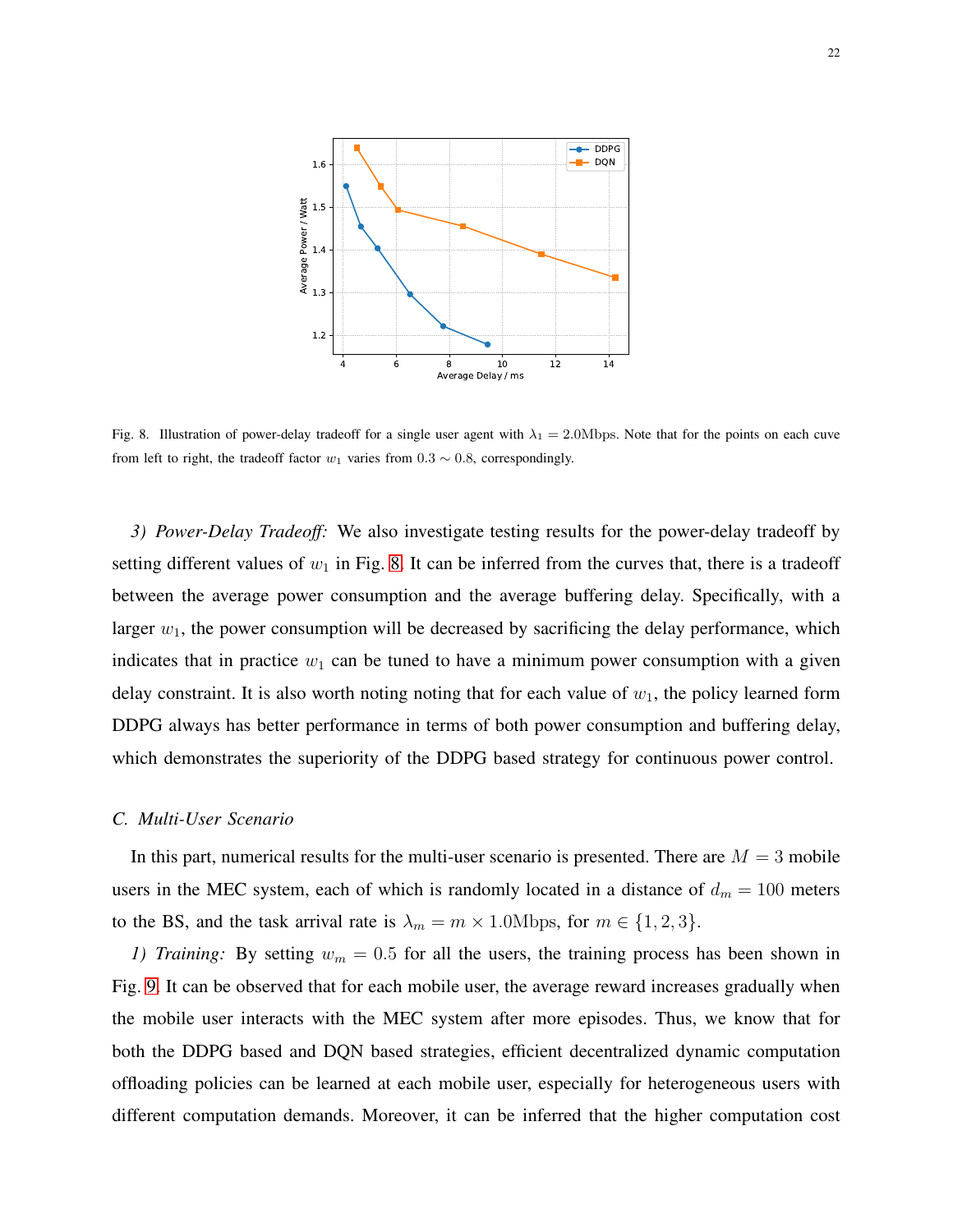

<span id="page-22-0"></span>Fig. 9. Illustration of the average reward in the training process with  $w_m = 0.5$  for all mobile users.

needs to be paid by the user with a higher computation demand. Meanwhile, compared with the single user scenario, the average reward obtained in the multi-user scenario is much lower for the same task arrival rate. It is due to the fact that the spectral efficiency of data transmission will be degraded when more mobile users are served by the BS. Hence, more power will be consumed in computation offloading in the multi-user scenario.

*2) Testing:* By loading the neural network parameters learned by the DDPG based and DQN based algorithms after  $K_{\text{max}} = 2000$  episodes, testing results of different dynamic computation offloading policies are compared in Table [II](#page-23-1) and Table [III.](#page-23-2) From Table [II,](#page-23-1) we know that the average rewards of user 2 and user 3 adopting DDPG based strategies are better than all other strategies under the scenario of  $w_m = 0.5$ . However, as for user 1, the DDPG based strategy is slightly worse than the GD-Local strategy, which indicates that the exploration of DDPG for a small allocated power needs to be further improved. Also, it can be observed that both the DDPG based and DQN based strategies can achieve much lower power consumption with a little compromised buffering delay.

By setting the tradeoff factor  $w_m = 0.8$  as shown in Fig. [III,](#page-23-2) the DDPG based strategies obtain the best average reward at each user agent. Moreover, the performance gaps between the DDPG based strategies and other greedy strategies become larger. Besides, with more penalty given to the power consumption, the consumed power of each user is much lower than that of  $w_m = 0.5$ , which, however, results in a moderately increased buffering delay. Thus, we know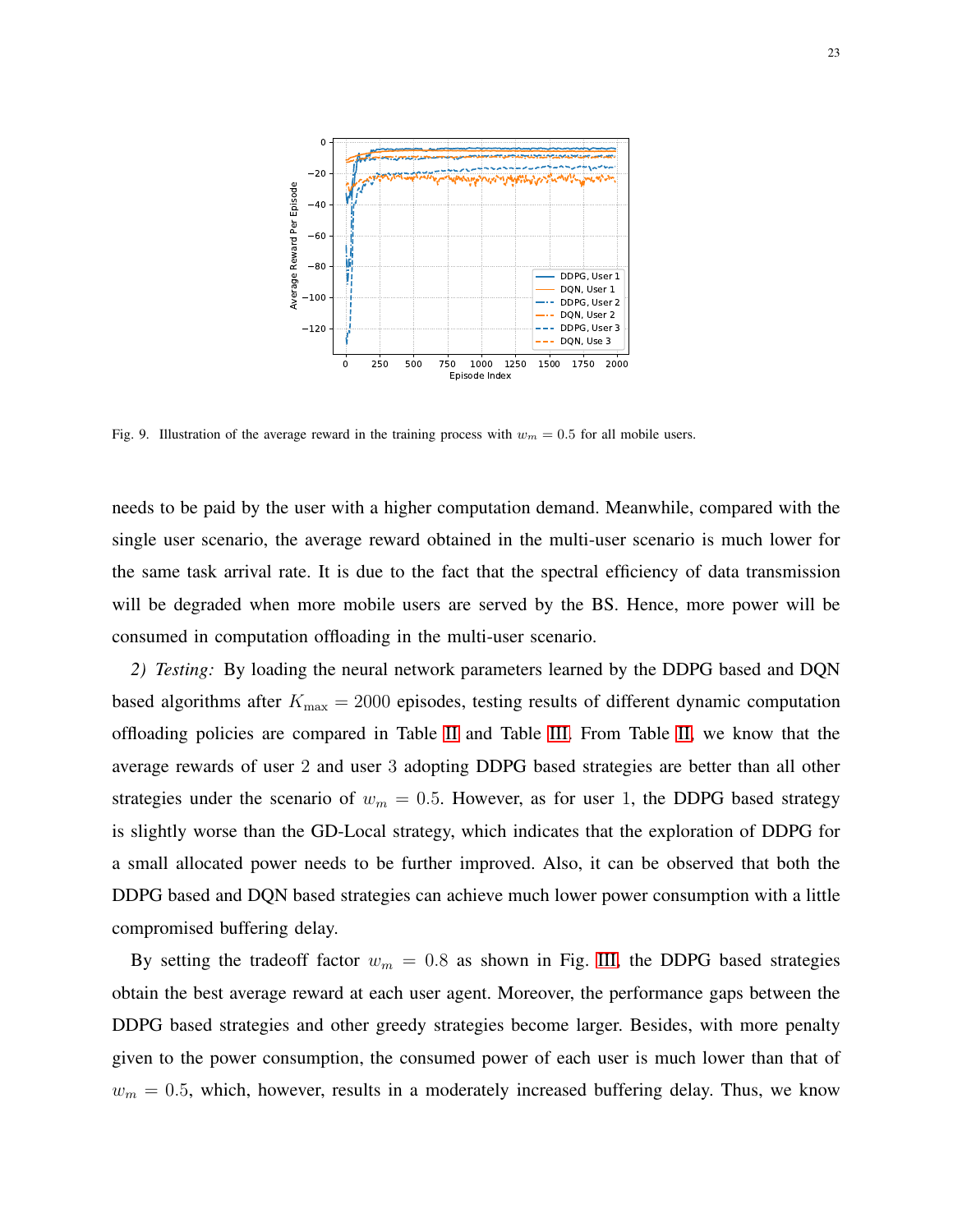<span id="page-23-1"></span>

|             | Average Reward |          |           | Average Power |        |          | Average Delay |        |        |
|-------------|----------------|----------|-----------|---------------|--------|----------|---------------|--------|--------|
|             | User 1         | User $2$ | User $3$  | User 1        | User 2 | User $3$ | User 1        | User 2 | User 3 |
| <b>DDPG</b> | $-1.770$       | $-5.670$ | $-12.782$ | 0.205         | 0.774  | 1.939    | 1.489         | 3.600  | 6.174  |
| <b>DQN</b>  | $-2.174$       | $-7.657$ | $-14.688$ | 0.292         | 1.156  | 2.320    | 1.428         | 3.753  | 6.176  |
| GD-Offload  | $-2.514$       | $-7.597$ | $-18.690$ | 0.402         | 1.309  | 3.143    | 1.007         | 2.103  | 5.951  |
| GD-Local    | $-1.633$       | $-9.504$ | $-20.071$ | 0.216         | 1.678  | 3.407    | 1.106         | 2.228  | 6.072  |

TABLE II COMPARISON OF TESTING RESULTS WITH  $w_m = 0.5$  for all mobile users.

#### TABLE III

COMPARISON OF TESTING RESULTS WITH  $w_m = 0.8$  FOR ALL MOBILE USERS.

<span id="page-23-2"></span>

|             | Average Reward |           |           | Average Power |        |          | Average Delay |          |          |
|-------------|----------------|-----------|-----------|---------------|--------|----------|---------------|----------|----------|
|             | User 1         | User 2    | User $3$  | User $1$      | User 2 | User $3$ | User 1        | User $2$ | User $3$ |
| <b>DDPG</b> | $-1.919$       | $-6.366$  | $-16.164$ | 0.162         | 0.602  | 1.674    | 3.114         | 7.752    | 13.861   |
| <b>DQN</b>  | $-2.780$       | $-8.915$  | $-18.675$ | 0.284         | 0.915  | 1.954    | 2.539         | 7.973    | 15.216   |
| GD-Offload  | $-3.417$       | $-10.893$ | $-26.334$ | 0.402         | 1.309  | 3.143    | 1.007         | 2.103    | 5.951    |
| GD-Local    | $-1.949$       | $-13.870$ | $-28.470$ | 0.216         | 1.678  | 3.407    | 1.106         | 2.228    | 6.072    |

<span id="page-23-0"></span>that for the multi-user scenario, power consumption can be minimized with a satisfied average buffering delay, by selecting a proper value of  $w_m$ . Notice that again the DDPG based strategies outperform the DQN based strategies in terms of average reward for all users.

### VI. CONCLUSION

In this paper, we considered a multi-user MEC system, where tasks arrive stochastically and wireless channels are time-varying at each user. In order to minimize the long-term average computation cost in terms of power consumption and buffering delay, the design of DRL based decentralized dynamic computation offloading algorithms has been investigated. Specifically, by adopting the continuous action space based DRL approach named DDPG, an efficient computation offloading policy has been successfully learned at each mobile user, which is able to allocate powers of local execution and task offloading adaptively from its local observation of the MEC system. Numerical simulations have been performed to verify the superiority of the proposed DDPG based decentralized strategy over the conventional DQN based discrete power control strategy and some other greedy strategies with reduced computation cost. Besides, the power-delay tradeoff for both the DDPG based and DQN based strategies has been also studied.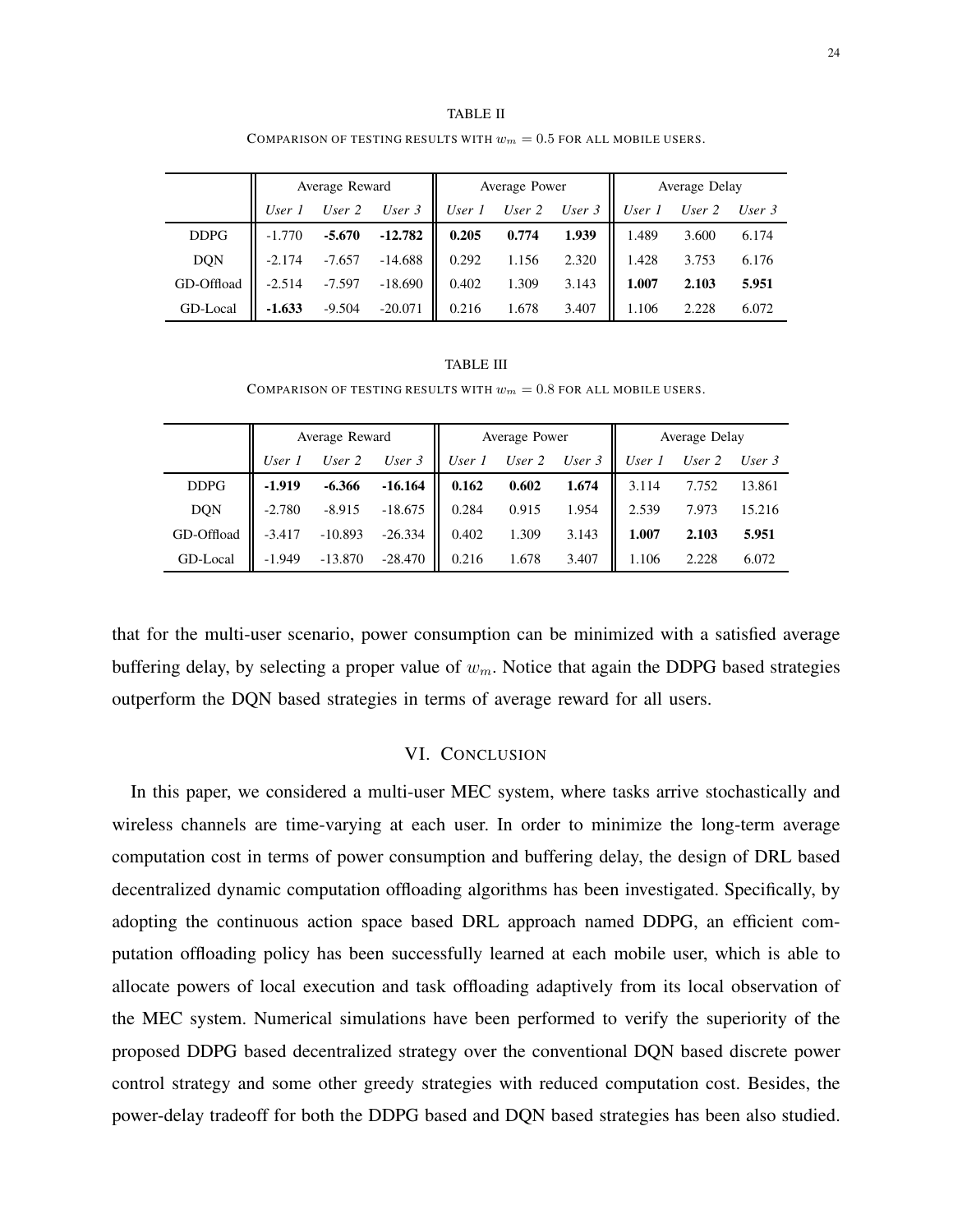#### **REFERENCES**

- <span id="page-24-1"></span><span id="page-24-0"></span>[1] W. Zhang, Y. Wen, J. Wu, and H. Li, "Toward a unified elastic computing platform for smartphones with cloud support," *IEEE Netw*, vol. 27, no. 5, pp. 34–40, 2013.
- <span id="page-24-2"></span>[2] X. Sun and N. Ansari, "EdgeIoT: Mobile edge computing for the internet of things," *IEEE Commun. Mag.*, vol. 54, no. 12, pp. 22–29, 2016.
- <span id="page-24-3"></span>[3] K. Zhang, Y. Mao, S. Leng, Y. He, and Y. Zhang, "Mobile-edge computing for vehicular networks: A promising network paradigm with predictive off-loading," *IEEE Veh. Technol. Mag*, vol. 12, no. 2, pp. 36–44, 2017.
- <span id="page-24-4"></span>[4] M. Satyanarayanan, "The emergence of edge computing," *Computer*, vol. 50, no. 1, pp. 30–39, 2017.
- <span id="page-24-18"></span>[5] W. Shi, J. Cao, Q. Zhang, Y. Li, and L. Xu, "Edge computing: Vision and challenges," *IEEE Internet of Things Journal*, vol. 3, no. 5, pp. 637–646, 2016.
- <span id="page-24-5"></span>[6] P. Mach and Z. Becvar, "Mobile edge computing: A survey on architecture and computation offloading," *IEEE Commun. Surveys Tuts.*, vol. 19, no. 3, pp. 1628–1656, 2017.
- <span id="page-24-6"></span>[7] Y. Mao, C. You, J. Zhang, K. Huang, and K. B. Letaief, "A survey on mobile edge computing: The communication perspective," *IEEE Commun. Surveys Tuts.*, vol. 19, no. 4, pp. 2322–2358, 2017.
- <span id="page-24-7"></span>[8] M. Patel, B. Naughton, C. Chan, N. Sprecher, S. Abeta, A. Neal *et al.*, "Mobile-edge computing introductory technical white paper," *White Paper, Mobile-edge Computing (MEC) industry initiative*, 2014.
- [9] K. Kumar and Y.-H. Lu, "Cloud computing for mobile users: Can offloading computation save energy?" *Computer*, vol. 43, no. 4, pp. 51–56, 2010.
- <span id="page-24-8"></span>[10] S. Kosta, A. Aucinas, P. Hui, R. Mortier, and X. Zhang, "Thinkair: Dynamic resource allocation and parallel execution in the cloud for mobile code offloading," in *Proc. IEEE INFOCOM*, 2012, pp. 945–953.
- <span id="page-24-9"></span>[11] D. Huang, P. Wang, and D. Niyato, "A dynamic offloading algorithm for mobile computing," *IEEE Trans. Wireless Commun.*, vol. 11, no. 6, pp. 1991–1995, 2012.
- <span id="page-24-11"></span>[12] M. Chen and Y. Hao, "Task offloading for mobile edge computing in software defined ultra-dense network," *IEEE J. Sel. Areas Commun.*, vol. 36, no. 3, pp. 587–597, 2018.
- <span id="page-24-12"></span>[13] X. Chen, "Decentralized computation offloading game for mobile cloud computing," *IEEE Trans. Parallel Distrib. Syst.*, vol. 26, no. 4, pp. 974–983, 2015.
- <span id="page-24-13"></span>[14] J. Du, L. Zhao, J. Feng, and X. Chu, "Computation offloading and resource allocation in mixed fog/cloud computing systems with min-max fairness guarantee," *IEEE Trans. Commun.*, vol. 66, no. 4, 2018.
- <span id="page-24-14"></span>[15] H. Guo, J. Liu, J. Zhang, W. Sun, and N. Kato, "Mobile-edge computation offloading for ultra-dense iot networks," *IEEE Internet of Things Journal*, 2018.
- <span id="page-24-15"></span>[16] J. Zhang, X. Hu, Z. Ning, E. C. . Ngai, L. Zhou, J. Wei, J. Cheng, and B. Hu, "Energy-latency tradeoff for energy-aware offloading in mobile edge computing networks," *IEEE Internet of Things Journal*, vol. 5, no. 4, pp. 2633–2645, 2018.
- <span id="page-24-10"></span>[17] S. Bi and Y. J. Zhang, "Computation rate maximization for wireless powered mobile-edge computing with binary computation offloading," *IEEE Trans. Wireless Commun.*, vol. 17, no. 6, pp. 4177–4190, 2018.
- <span id="page-24-16"></span>[18] Z. Ding, P. Fan, and H. V. Poor, "Impact of non-orthogonal multiple access on the offloading of mobile edge computing," *arXiv preprint [arXiv:1804.06712](http://arxiv.org/abs/1804.06712)*, 2018.
- <span id="page-24-17"></span>[19] W. Zhang, Y. Wen, K. Guan, D. Kilper, H. Luo, and D. O. Wu, "Energy-optimal mobile cloud computing under stochastic wireless channel," *IEEE Trans. Wireless Commun.*, vol. 12, no. 9, pp. 4569–4581, 2013.
- [20] J. Kwak, Y. Kim, J. Lee, and S. Chong, "Dream: Dynamic resource and task allocation for energy minimization in mobile cloud systems," *IEEE J. Sel. Areas Commun.*, vol. 33, no. 12, pp. 2510–2523, 2015.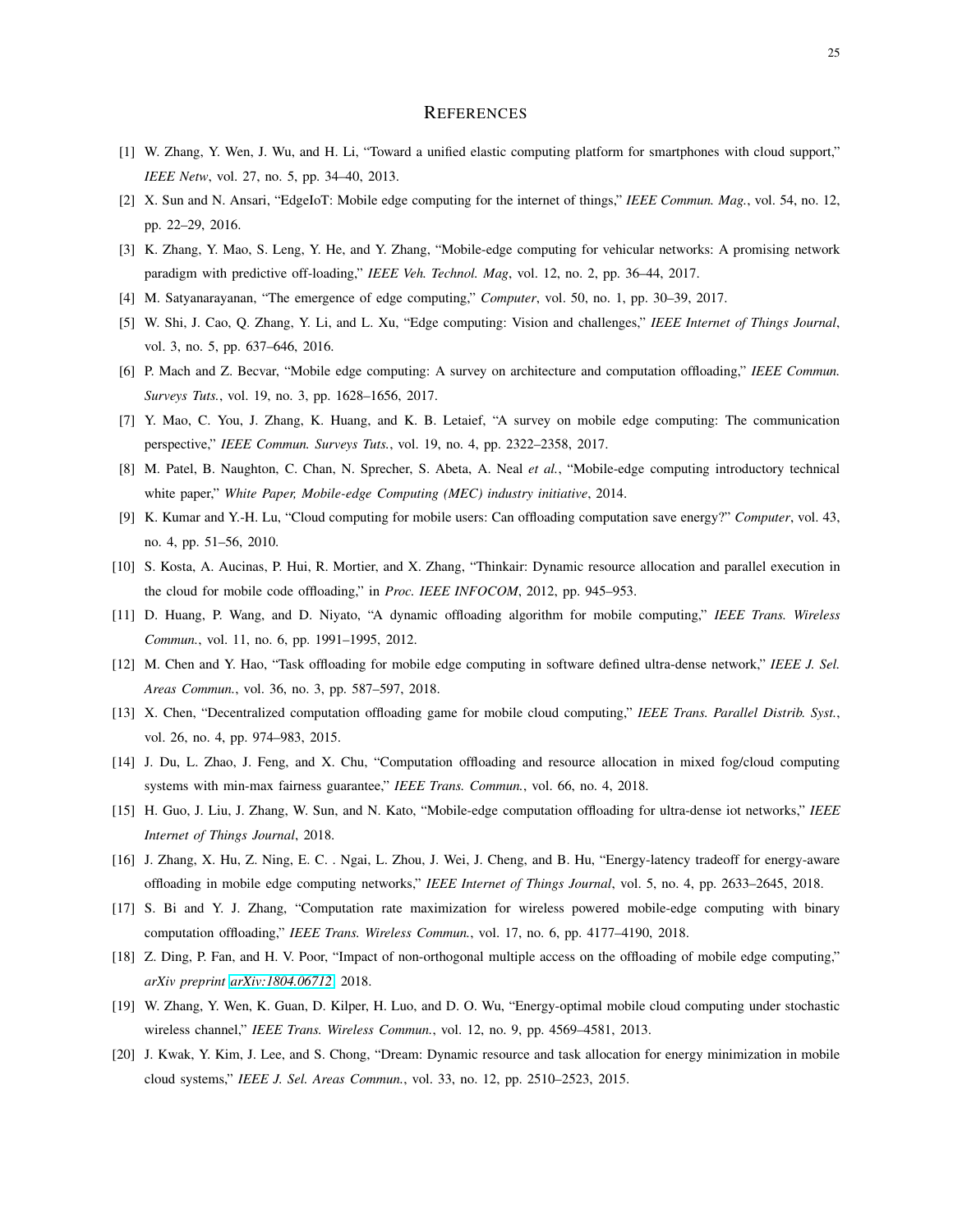- <span id="page-25-2"></span><span id="page-25-1"></span>[21] S. Sardellitti, G. Scutari, and S. Barbarossa, "Joint optimization of radio and computational resources for multicell mobileedge computing," *IEEE Trans. Signal Inf. Process. Over Netw.*, vol. 1, no. 2, pp. 89–103, 2015.
- <span id="page-25-3"></span>[22] Y. Mao, J. Zhang, and K. B. Letaief, "Dynamic computation offloading for mobile-edge computing with energy harvesting devices," *IEEE J. Sel. Areas Commun.*, vol. 34, no. 12, pp. 3590–3605, 2016.
- <span id="page-25-4"></span>[23] Y. Mao, J. Zhang, S. Song, and K. B. Letaief, "Stochastic joint radio and computational resource management for multi-user mobile-edge computing systems," *IEEE Trans. Wireless Commun.*, vol. 16, no. 9, pp. 5994–6009, 2017.
- <span id="page-25-5"></span>[24] X. Lyu, W. Ni, H. Tian, R. P. Liu, X. Wang, G. B. Giannakis, and A. Paulraj, "Optimal schedule of mobile edge computing for internet of things using partial information," *IEEE J. Sel. Areas Commun.*, vol. 35, no. 11, pp. 2606–2615, 2017.
- <span id="page-25-6"></span>[25] W. Chen, D. Wang, and K. Li, "Multi-user multi-task computation offloading in green mobile edge cloud computing," *IEEE Trans. on Services Comput.*, 2018.
- <span id="page-25-7"></span>[26] J. Liu, Y. Mao, J. Zhang, and K. B. Letaief, "Delay-optimal computation task scheduling for mobile-edge computing systems," in *Proc. IEEE ISIT*, 2016, pp. 1451–1455.
- <span id="page-25-0"></span>[27] S.-T. Hong and H. Kim, "Qoe-aware computation offloading scheduling to capture energy-latency tradeoff in mobile clouds," in *Proc. IEEE SECON*, 2016, pp. 1–9.
- <span id="page-25-8"></span>[28] J. Xu, L. Chen, and S. Ren, "Online learning for offloading and autoscaling in energy harvesting mobile edge computing," *IEEE Trans. on Cognitive Commun. and Netw.*, vol. 3, no. 3, pp. 361–373, 2017.
- <span id="page-25-9"></span>[29] T. Q. Dinh, Q. D. La, T. Q. Quek, and H. Shin, "Distributed learning for computation offloading in mobile edge computing," *IEEE Trans. Commun.*, 2018.
- <span id="page-25-10"></span>[30] R. S. Sutton, A. G. Barto *et al.*, *Reinforcement learning: An introduction*. MIT press, 1998.
- <span id="page-25-11"></span>[31] V. Mnih, K. Kavukcuoglu, D. Silver, A. A. Rusu, J. Veness, M. G. Bellemare, A. Graves, M. Riedmiller, A. K. Fidjeland, G. Ostrovski *et al.*, "Human-level control through deep reinforcement learning," *Nature*, vol. 518, no. 7540, p. 529, 2015.
- [32] I. AlQerm and B. Shihada, "Energy efficient power allocation in multi-tier 5g networks using enhanced online learning," *IEEE Trans. Veh. Technol.*, 2017.
- <span id="page-25-12"></span>[33] X. He, K. Wang, H. Huang, T. Miyazaki, Y. Wang, and S. Guo, "Green resource allocation based on deep reinforcement learning in content-centric iot," *IEEE Trans. Emerging Topics in Comput.*, 2018.
- <span id="page-25-13"></span>[34] Y. S. Nasir and D. Guo, "Deep reinforcement learning for distributed dynamic power allocation in wireless networks," *arXiv preprint [arXiv:1808.00490](http://arxiv.org/abs/1808.00490)*, 2018.
- <span id="page-25-15"></span>[35] X. Chen, H. Zhang, C. Wu, S. Mao, Y. Ji, and M. Bennis, "Optimized computation offloading performance in virtual edge computing systems via deep reinforcement learning," *arXiv preprint [arXiv:1805.06146](http://arxiv.org/abs/1805.06146)*, 2018.
- <span id="page-25-16"></span>[36] L. Huang, S. Bi, and Y.-J. A. Zhang, "Deep reinforcement learning for online offloading in wireless powered mobile-edge computing networks," *arXiv preprint [arXiv:1808.01977](http://arxiv.org/abs/1808.01977)*, 2018.
- <span id="page-25-14"></span>[37] M. Min, D. Xu, L. Xiao, Y. Tang, and D. Wu, "Learning-based computation offloading for iot devices with energy harvesting," *arXiv preprint [arXiv:1712.08768](http://arxiv.org/abs/1712.08768)*, 2017.
- <span id="page-25-17"></span>[38] J. Li, H. Gao, T. Lv, and Y. Lu, "Deep reinforcement learning based computation offloading and resource allocation for mec," in *Proc. IEEE WCNC*, 2018, pp. 1–6.
- <span id="page-25-18"></span>[39] T. P. Lillicrap, J. J. Hunt, A. Pritzel, N. Heess, T. Erez, Y. Tassa, D. Silver, and D. Wierstra, "Continuous control with deep reinforcement learning," in *Proc. International Conference on Learning Representations (ICLR)*, 2016.
- <span id="page-25-19"></span>[40] C. J. C. H. Watkins and P. Dayan, "Q-learning," *Machine Learning*, vol. 8, no. 3, pp. 279–292, May 1992.
- <span id="page-25-20"></span>[41] D. Silver, G. Lever, N. Heess, T. Degris, D. Wierstra, and M. Riedmiller, "Deterministic policy gradient algorithms," in *International Conference on Machine Learning*, 2014, pp. 387–395.
- [42] K. Arulkumaran, M. P. Deisenroth, M. Brundage, and A. A. Bharath, "Deep reinforcement learning: A brief survey," *IEEE Signal Process. Mag*, vol. 34, no. 6, pp. 26–38, 2017.